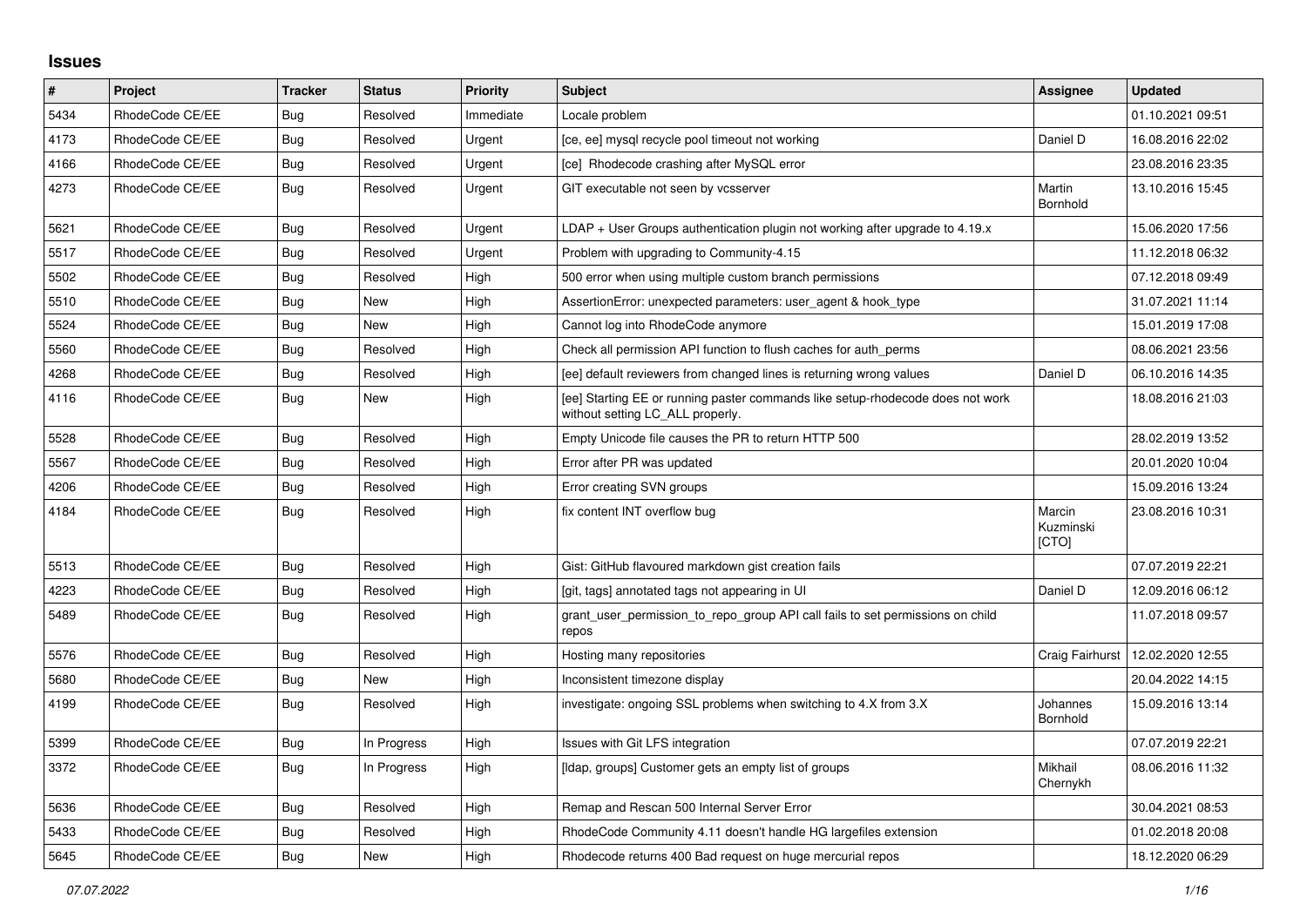| $\vert$ # | Project              | <b>Tracker</b> | <b>Status</b> | <b>Priority</b> | <b>Subject</b>                                                                                                                                                                       | Assignee                     | <b>Updated</b>   |
|-----------|----------------------|----------------|---------------|-----------------|--------------------------------------------------------------------------------------------------------------------------------------------------------------------------------------|------------------------------|------------------|
| 5604      | RhodeCode CE/EE      | <b>Bug</b>     | Resolved      | High            | Search error on second result page                                                                                                                                                   | Daniel D                     | 30.03.2020 16:01 |
| 4304      | RhodeCode CE/EE      | <b>Bug</b>     | Resolved      | High            | Search: Internal Server Error                                                                                                                                                        |                              | 26.11.2016 16:26 |
| 4233      | RhodeCode CE/EE      | Bug            | Resolved      | High            | slack, git push problem                                                                                                                                                              | Daniel D                     | 26.09.2016 11:56 |
| 5606      | RhodeCode CE/EE      | <b>Bug</b>     | Resolved      | High            | SVN + ssh subdirectory failure                                                                                                                                                       | Daniel D                     | 09.04.2020 03:29 |
| 5608      | RhodeCode CE/EE      | <b>Bug</b>     | Resolved      | High            | svn+ssh user set incorrectly                                                                                                                                                         | Daniel D                     | 31.03.2020 18:21 |
| 5436      | RhodeCode CE/EE      | <b>Bug</b>     | Resolved      | High            | Unable To Open Pull Request in 4.11.2                                                                                                                                                |                              | 14.02.2018 11:14 |
| 5622      | RhodeCode CE/EE      | Bug            | Resolved      | High            | Upgrade from 4.18.3 to 4.19.3 broke all PRs                                                                                                                                          |                              | 28.07.2020 16:44 |
| 5523      | RhodeCode CE/EE      | Bug            | Resolved      | High            | user from AD is asked to change his password when logs in.                                                                                                                           | Thierry<br>Wynsdau           | 28.05.2020 20:28 |
| 5519      | RhodeCode CE/EE      | <b>Bug</b>     | <b>New</b>    | High            | User unable to fork the repo despite setting Repository Forking to Disabled                                                                                                          |                              | 11.12.2018 22:21 |
| 5414      | RhodeCode CE/EE      | Bug            | New           | High            | When Opening New Pull Request, Target Revision Default Is Undesireable                                                                                                               |                              | 11.04.2018 23:20 |
| 5227      | RhodeCode CE/EE      | <b>Bug</b>     | New           | Normal          | 400 during a svn checkout, file with special chars                                                                                                                                   |                              | 23.02.2017 17:43 |
| 3549      | RhodeCode CE/EE      | <b>Bug</b>     | Resolved      | Normal          | [4.0.0 regression], file source links use last commit id instead of current commit id                                                                                                | Marcin<br>Kuzminski<br>[CTO] | 21.04.2016 16:10 |
| 4274      | RhodeCode CE/EE      | Bug            | Resolved      | Normal          | 500 error when push big objects                                                                                                                                                      |                              | 13.02.2017 19:53 |
| 5550      | RhodeCode CE/EE      | Bug            | New           | Normal          | 500 Internal Server Error   The server has either erred or is incapable of performing<br>the requested operation.                                                                    |                              | 18.04.2019 17:12 |
| 5218      | RhodeCode CE/EE      | Bug            | <b>New</b>    | Normal          | 500 when forking repository, when using special chars in password.                                                                                                                   |                              | 19.02.2017 21:46 |
| 4250      | RhodeCode CE/EE      | <b>Bug</b>     | Resolved      | Normal          | Adding a reviewer into existing PR doesn't set a reason.                                                                                                                             | Marcin<br>Kuzminski<br>[CTO] | 07.10.2016 20:05 |
| 5405      | RhodeCode CE/EE      | <b>Bug</b>     | New           | Normal          | Add repository from UI leads to HTTP/404                                                                                                                                             |                              | 28.11.2017 11:39 |
| 3987      | RhodeCode Appenlight | <b>Bug</b>     | <b>New</b>    | Normal          | adjust footer so it's consistent with the website footer                                                                                                                             |                              | 15.06.2016 10:20 |
| 4278      | RhodeCode CE/EE      | Bug            | Resolved      | Normal          | [admin] Clicking the save button in admin -> settings -> issue tracker leads to<br>exception if no patterns entered.                                                                 | Daniel D                     | 18.10.2016 13:38 |
| 5410      | RhodeCode CE/EE      | <b>Bug</b>     | New           | Normal          | After converting to CE, we get the following error when trying to view some repos in<br>the UI: "UnicodeDecodeError: 'ascii' codec can't decode byte" (full error in<br>Description) |                              | 25.01.2018 20:45 |
| 5556      | RhodeCode CE/EE      | <b>Bug</b>     | New           | Normal          | After upgrade RhodeCode Enterprise, pull request via API adds repo owner as<br>default reviewer                                                                                      |                              | 01.01.2020 13:09 |
| 3334      | RhodeCode CE/EE      | Bug            | New           | Normal          | Attempt to edit .coveragerc through the online file editor                                                                                                                           |                              | 17.03.2016 13:49 |
| 5587      | RhodeCode CE/EE      | Bug            | Resolved      | Normal          | Broken metatags in 4.18.1                                                                                                                                                            | Marcin Lulek                 | 29.01.2020 11:46 |
| 4271      | RhodeCode CE/EE      | Bug            | Resolved      | Normal          | Browsing new repository groups via SVN issue                                                                                                                                         | Martin<br>Bornhold           | 19.10.2016 11:11 |
| 5605      | RhodeCode CE/EE      | Bug            | Resolved      | Normal          | Cannot set subversion compatibility to 1.10                                                                                                                                          |                              | 30.03.2020 17:27 |
| 4091      | RhodeCode CE/EE      | <b>Bug</b>     | Resolved      | Normal          | [ce, ee] Redmine integration blocks for 30 seconds if redmine server not available                                                                                                   | Daniel D                     | 15.07.2016 12:26 |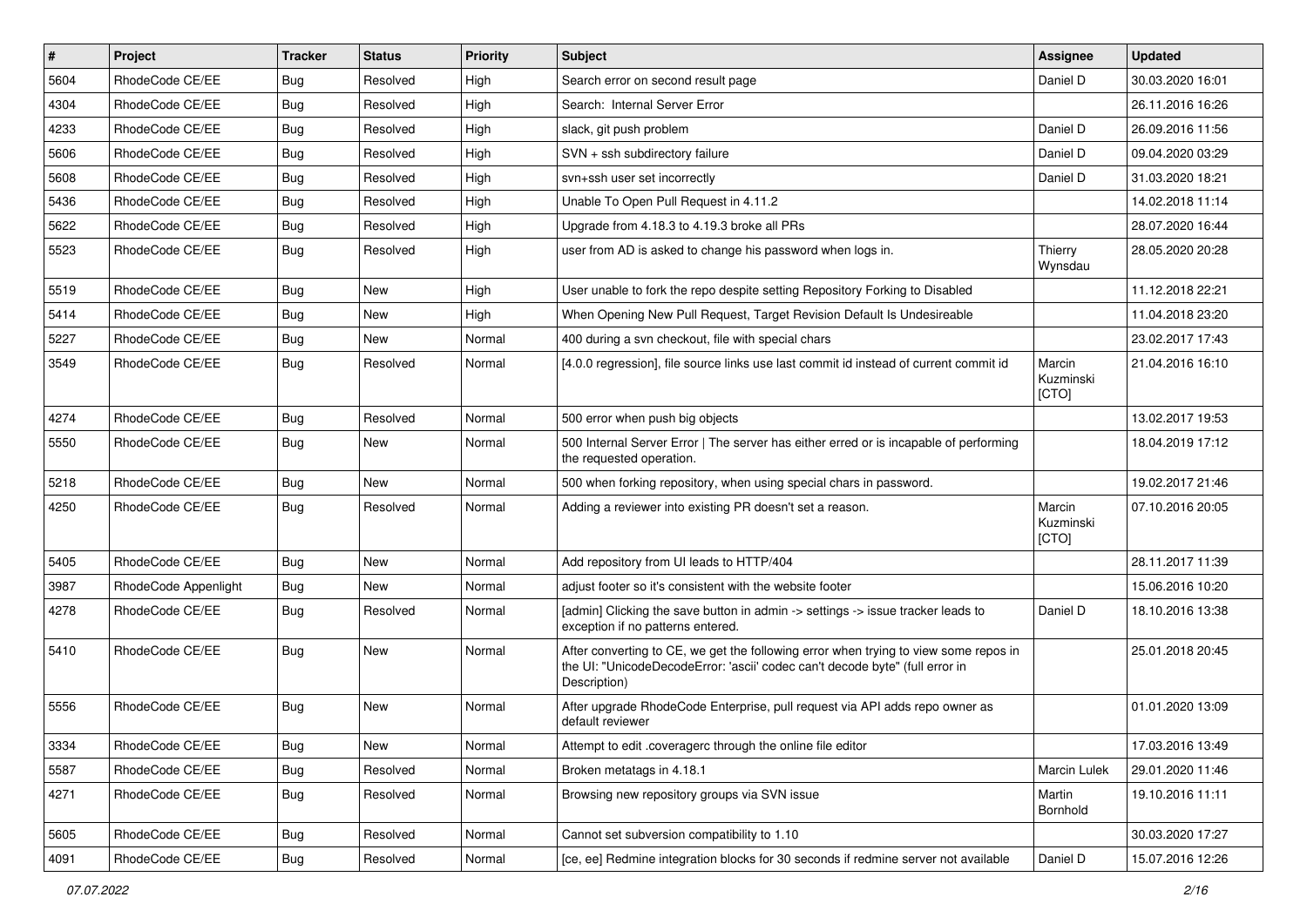| $\vert$ # | Project              | <b>Tracker</b> | <b>Status</b> | <b>Priority</b> | Subject                                                                                      | <b>Assignee</b>      | <b>Updated</b>                   |
|-----------|----------------------|----------------|---------------|-----------------|----------------------------------------------------------------------------------------------|----------------------|----------------------------------|
| 4092      | RhodeCode CE/EE      | Bug            | Feedback      | Normal          | [ce, ee] Redmine/JIRA integrations - smart commits                                           | Daniel D             | 21.07.2016 12:59                 |
| 4110      | RhodeCode CE/EE      | Bug            | In Progress   | Normal          | [ce, ee] repos can be named _admin, _static                                                  | Daniel D             | 20.07.2016 19:51                 |
| 4121      | RhodeCode CE/EE      | Bug            | Resolved      | Normal          | [ce, ee] server announcement has extra margin                                                |                      | Lisa Quatmann   26.09.2016 14:00 |
| 4208      | RhodeCode CE/EE      | Bug            | New           | Normal          | [ce, ee] test errors get hidden by error page                                                | Daniel D             | 14.09.2016 12:00                 |
| 3950      | RhodeCode CE/EE      | Bug            | Resolved      | Normal          | [ce, ee] trying to merge pr against a deleted branch/bookmark breaks the pr page             | Martin<br>Bornhold   | 27.10.2016 16:12                 |
| 4256      | RhodeCode CE/EE      | Bug            | <b>New</b>    | Normal          | [ce, ee, ux] Source code highlight colors conflict with red/green inserted/deleted<br>blocks | Daniel D             | 03.10.2016 05:00                 |
| 3963      | RhodeCode CE/EE      | Bug            | New           | Normal          | [ce] Getting a newly added repo via remap/rescan via api gives no data                       |                      | 27.05.2016 05:02                 |
| 3956      | RhodeCode CE/EE      | Bug            | New           | Normal          | [ce] - svn commit with all 'None' properties (author, message, etc.)                         |                      | 23.05.2016 17:22                 |
| 3971      | RhodeCode CE/EE      | Bug            | Resolved      | Normal          | [ce, vcs] Merge requests/Pull requests failing due to rebase problem                         | Johannes<br>Bornhold | 19.07.2016 15:54                 |
| 5490      | RhodeCode CE/EE      | <b>Bug</b>     | Resolved      | Normal          | Changes to repo group permissions via API are not audit logged                               |                      | 28.02.2019 13:52                 |
| 5461      | RhodeCode CE/EE      | Bug            | Resolved      | Normal          | Changes to user group permissions via API are not audit logged                               |                      | 30.08.2018 09:47                 |
| 5482      | RhodeCode CE/EE      | Bug            | Resolved      | Normal          | Changing a repo's 'Remote pull uri' in its Settings fails with 'No repo type specified'      |                      | 31.10.2018 08:37                 |
| 1404      | RhodeCode CE/EE      | Bug            | Resolved      | Normal          | clone of really huge git repo (4gb) causes pyro to explode                                   |                      | 07.02.2017 14:52                 |
| 5654      | RhodeCode CE/EE      | Bug            | New           | Normal          | Comment formatting broken when containing @ in a code block                                  |                      | 24.02.2021 12:10                 |
| 5371      | RhodeCode CE/EE      | Bug            | New           | Normal          | Comment times in Pull Requests are off by 1 day                                              |                      | 10.04.2018 15:11                 |
| 5557      | RhodeCode CE/EE      | Bug            | Resolved      | Normal          | Consider removing slashes from the RSS feed names                                            |                      | 31.10.2019 19:54                 |
| 5462      | RhodeCode CE/EE      | Bug            | New           | Normal          | create_repo api fails with celery enabled                                                    |                      | 10.07.2018 17:49                 |
| 5623      | RhodeCode CE/EE      | Bug            | Resolved      | Normal          | Credentials for remote repository URL leaking in Repository Header                           |                      | 22.07.2020 00:47                 |
| 5594      | RhodeCode CE/EE      | Bug            | Resolved      | Normal          | Credentials in Repository Settings for Pull requests are exposed                             |                      | 28.05.2020 20:25                 |
| 5679      | RhodeCode CE/EE      | Bug            | New           | Normal          | Data directory continues to grow until it fills disk partition                               |                      | 25.04.2022 11:42                 |
| 5629      | RhodeCode CE/EE      | Bug            | New           | Normal          | Diff truncated on small files                                                                |                      | 21.07.2020 08:58                 |
| 4675      | RhodeCode CE/EE      | Bug            | Resolved      | Normal          | Disk free inodes are displayed incorrectly                                                   |                      | 13.12.2016 22:41                 |
| 4224      | RhodeCode CE/EE      | Bug            | Resolved      | Normal          | [docs] update docs re: removing old instances when switching editions                        | Lisa Quatmann        | 11.10.2016 15:36                 |
| 5153      | Documentation        | Bug            | Resolved      | Normal          | Documentation: /tmp permissions                                                              |                      | 04.01.2017 13:02                 |
| 3382      | RhodeCode CE/EE      | Bug            | <b>New</b>    | Normal          | download superrepo with subrepos                                                             |                      | 25.03.2016 01:30                 |
| 3351      | RhodeCode CE/EE      | Bug            | New           | Normal          | Duplicate IP whitelist entry shows error flash                                               |                      | 21.03.2016 15:54                 |
| 3994      | RhodeCode Appenlight | Bug            | New           | Normal          | during setup, user is given option to make admin account even if one does not exist          |                      | 08.06.2016 12:44                 |
| 4296      | RhodeCode CE/EE      | Bug            | Resolved      | Normal          | [ee] Can not create pull requests with reviewers.                                            | Daniel D             | 07.11.2016 21:17                 |
| 5381      | RhodeCode CE/EE      | Bug            | Resolved      | Normal          | Email integration changeset links invalid                                                    |                      | 06.09.2017 12:29                 |
| 5530      | RhodeCode CE/EE      | Bug            | Resolved      | Normal          | Email integration has incorrect url                                                          |                      | 09.02.2019 10:33                 |
| 5304      | RhodeCode CE/EE      | <b>Bug</b>     | Resolved      | Normal          | Email template not correct                                                                   |                      | 31.10.2018 08:36                 |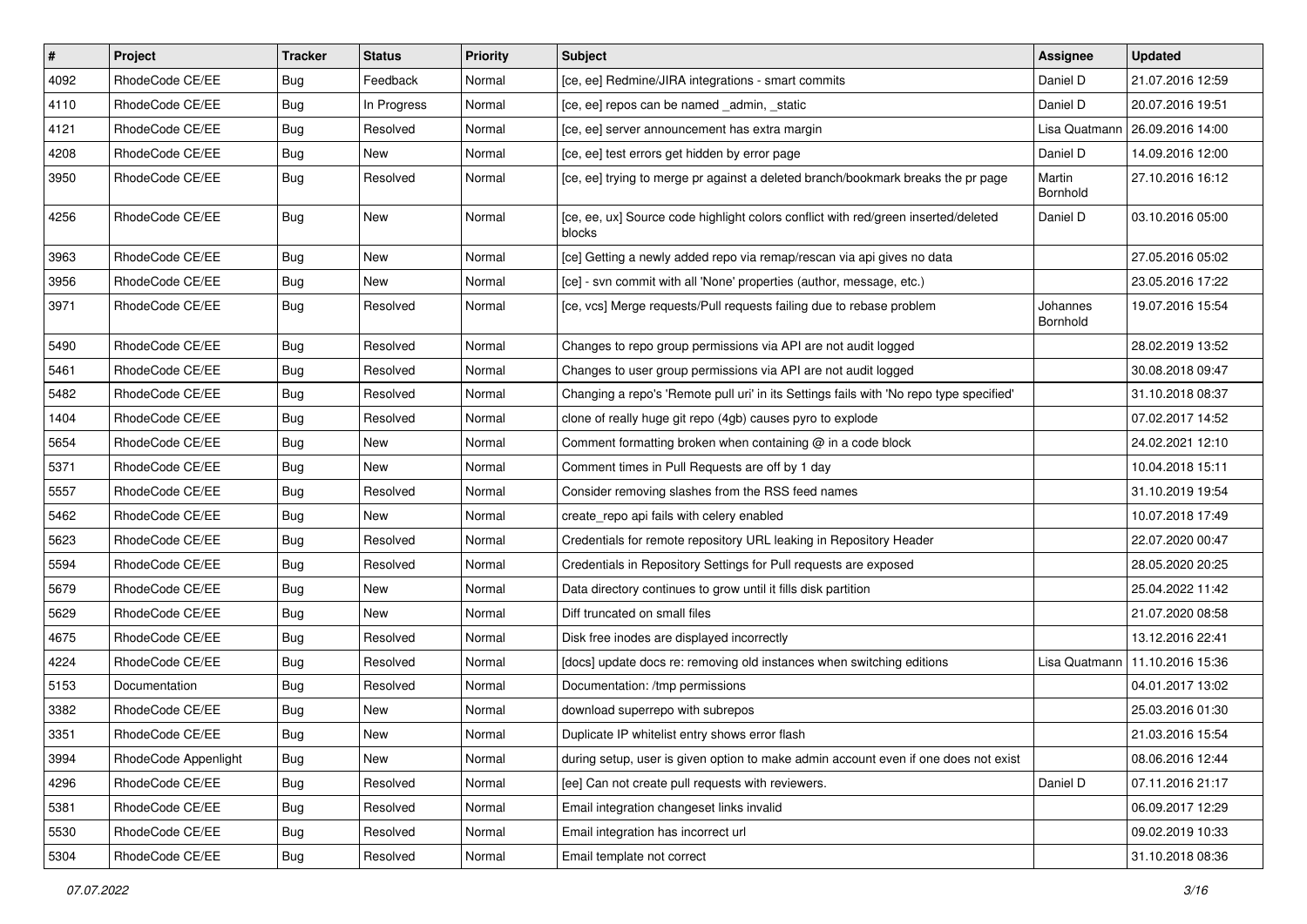| $\pmb{\#}$ | Project              | <b>Tracker</b> | <b>Status</b> | <b>Priority</b> | <b>Subject</b>                                                                                           | Assignee                     | <b>Updated</b>                   |
|------------|----------------------|----------------|---------------|-----------------|----------------------------------------------------------------------------------------------------------|------------------------------|----------------------------------|
| 4036       | RhodeCode CE/EE      | Bug            | Resolved      | Normal          | encrypted clone_uri can throw unicodeerror after key change                                              | Marcin<br>Kuzminski<br>[CTO] | 27.06.2016 19:38                 |
| 4266       | RhodeCode CE/EE      | Bug            | Resolved      | Normal          | Error 500 on integrations page after setting up Webhook                                                  |                              | 17.10.2016 15:35                 |
| 5656       | RhodeCode CE/EE      | Bug            | Resolved      | Normal          | Error for branch permission page                                                                         |                              | 30.04.2021 08:53                 |
| 5657       | RhodeCode CE/EE      | <b>Bug</b>     | New           | Normal          | Error in maintenance page                                                                                |                              | 30.03.2021 15:09                 |
| 5376       | RhodeCode CE/EE      | Bug            | Resolved      | Normal          | error: pretxnchangegroup.acl hook failed: acl: user "" denied on branch "default"                        |                              | 16.08.2017 19:45                 |
| 5444       | RhodeCode CE/EE      | Bug            | Resolved      | Normal          | Error while creating a pull request on a Mercurial repository                                            |                              | 17.04.2018 22:29                 |
| 3989       | RhodeCode Appenlight | Bug            | Resolved      | Normal          | even up report spacing                                                                                   |                              | 21.06.2016 18:55                 |
| 5553       | RhodeCode CE/EE      | <b>Bug</b>     | <b>New</b>    | Normal          | Exceptions Tracker - Exception ID: 140095575901360 after upgrade to the lastes<br>version                | Thierry<br>Wynsdau           | 10.07.2019 10:33                 |
| 4035       | RhodeCode CE/EE      | Bug            | In Progress   | Normal          | failed to create whoosh index                                                                            | Marcin<br>Kuzminski<br>[CTO] | 06.07.2016 00:04                 |
| 5625       | Documentation        | Bug            | <b>New</b>    | Normal          | Feedback on RhodeCode Full-text search docs                                                              |                              | 02.07.2020 19:22                 |
| 5610       | RhodeCode CE/EE      | <b>Bug</b>     | Resolved      | Normal          | Files navigation looses the at= <name> marker</name>                                                     | Daniel D                     | 03.10.2021 23:23                 |
| 4109       | RhodeCode CE/EE      | <b>Bug</b>     | <b>New</b>    | Normal          | [files] The "switch to commit" widget is broken after using browser back button                          |                              | 17.04.2018 21:50                 |
| 5213       | RhodeCode CE/EE      | Bug            | Resolved      | Normal          | Fixing Apache Proxy timeout issues                                                                       |                              | 14.02.2017 09:44                 |
| 4254       | RhodeCode CE/EE      | <b>Bug</b>     | Resolved      | Normal          | [frontend] 500 Internal Server Error with i18n-ed pages                                                  | Lisa Quatmann                | 30.09.2016 14:38                 |
| 3488       | RhodeCode CE/EE      | Bug            | Resolved      | Normal          | [frontend, styling] update icon font                                                                     |                              | Lisa Quatmann   04.10.2016 13:27 |
| 4277       | RhodeCode CE/EE      | Bug            | Resolved      | Normal          | [frontend] System info page does not work correctly in safari.                                           | Martin<br>Bornhold           | 04.11.2016 12:08                 |
| 5662       | RhodeCode CE/EE      | Bug            | <b>New</b>    | Normal          | Full text search not working due to crash in whoosh                                                      |                              | 07.06.2022 08:31                 |
| 5257       | RhodeCode CE/EE      | Bug            | New           | Normal          | Git repository with big binary file provokes error and strange behavior/memory leak<br>of RH.            | Marcin<br>Kuzminski<br>[CTO] | 23.03.2017 22:02                 |
| 5500       | RhodeCode CE/EE      | Bug            | New           | Normal          | How to enable/set "RC SKIP HOOKS" to disable svn hooks?                                                  |                              | 02.10.2018 07:45                 |
| 5627       | Documentation        | <b>Bug</b>     | New           | Normal          | Immediate re-run of rhodecode-index throws warnings on some repos (and suggests<br>rebuild from scratch) |                              | 02.07.2020 19:41                 |
| 5535       | RhodeCode Control    | <b>Bug</b>     | New           | Normal          | improper rollback on upgrade failure                                                                     |                              | 09.02.2019 21:12                 |
| 5630       | RhodeCode CE/EE      | Bug            | New           | Normal          | Inline comments do not follow the line of code                                                           |                              | 21.07.2020 11:25                 |
| 5248       | Documentation        | <b>Bug</b>     | New           | Normal          | Installation of rhodecode-tools                                                                          |                              | 16.03.2017 16:35                 |
| 5406       | RhodeCode CE/EE      | Bug            | New           | Normal          | <b>Installer Fails</b>                                                                                   |                              | 01.12.2017 11:52                 |
| 4285       | RhodeCode CE/EE      | Bug            | New           | Normal          | Intermittent error while trying to create or fork a repository                                           |                              | 17.10.2016 22:42                 |
| 5457       | RhodeCode CE/EE      | <b>Bug</b>     | Resolved      | Normal          | Internal server error on full-text search settings page with Elasticsearch                               |                              | 16.04.2018 09:08                 |
| 5538       | RhodeCode CE/EE      | <b>Bug</b>     | New           | Normal          | internal server error (UnicodeDecodeError) during rhodecode-index request                                |                              | 20.02.2019 14:43                 |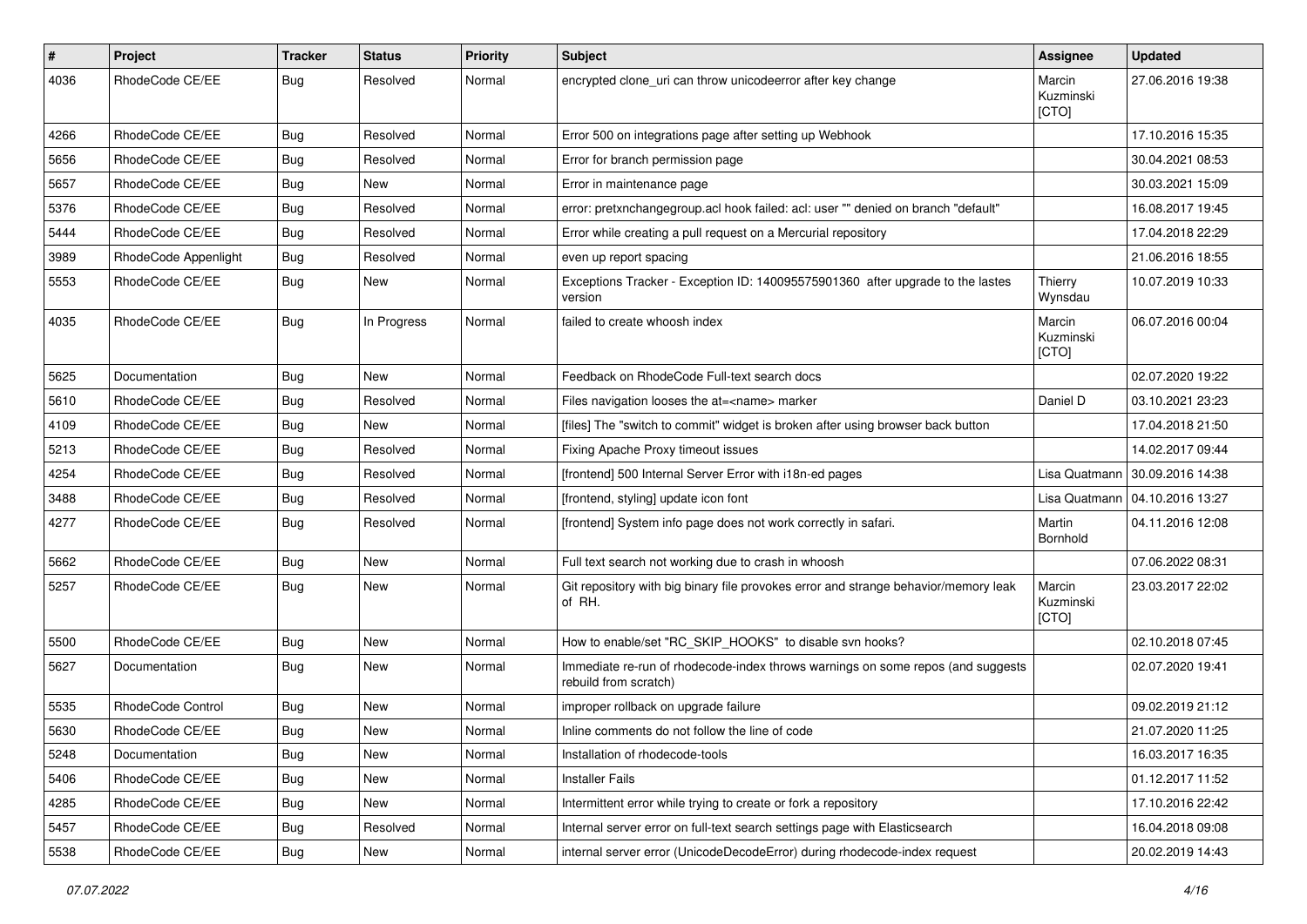| $\vert$ # | Project         | <b>Tracker</b> | <b>Status</b> | <b>Priority</b> | <b>Subject</b>                                                                                                                       | <b>Assignee</b>              | <b>Updated</b>   |
|-----------|-----------------|----------------|---------------|-----------------|--------------------------------------------------------------------------------------------------------------------------------------|------------------------------|------------------|
| 4306      | RhodeCode CE/EE | Bug            | Resolved      | Normal          | Issue to push file with character # on a SVN                                                                                         |                              | 03.04.2017 16:44 |
| 5379      | RhodeCode CE/EE | Bug            | Resolved      | Normal          | Journal RSS feed errors                                                                                                              |                              | 01.09.2017 16:40 |
| 5579      | RhodeCode CE/EE | Bug            | Resolved      | Normal          | JS bug when a commit message can be parsed as a number                                                                               | Daniel D                     | 20.01.2020 10:04 |
| 5297      | RhodeCode CE/EE | Bug            | Resolved      | Normal          | Locale fails on a SuSE system                                                                                                        |                              | 31.10.2018 08:36 |
| 5682      | RhodeCode CE/EE | Bug            | <b>New</b>    | Normal          | Login Page stuck until page is refreshed                                                                                             |                              | 30.06.2022 20:31 |
| 5555      | RhodeCode CE/EE | Bug            | Resolved      | Normal          | Making Repository Public does not update the Default User Permissions                                                                |                              | 28.05.2020 20:26 |
| 5507      | RhodeCode CE/EE | Bug            | Resolved      | Normal          | Markdown rendering needs improvement                                                                                                 |                              | 15.08.2019 15:40 |
| 5551      | Documentation   | Bug            | <b>New</b>    | Normal          | Mention LargeFile and LFS in the Backup page                                                                                         |                              | 21.04.2019 20:58 |
| 5669      | RhodeCode CE/EE | Bug            | Resolved      | Normal          | Mercurial commit messages doesn't show cyrillic symbols                                                                              |                              | 01.10.2021 10:39 |
| 5545      | RhodeCode CE/EE | Bug            | New           | Normal          | Merge commit to contain the username/reponame of the origin                                                                          |                              | 28.02.2019 13:46 |
| 5632      | RhodeCode CE/EE | Bug            | New           | Normal          | Missing Parent Folder for Personal Repo lacks proper handling                                                                        |                              | 03.08.2020 07:56 |
| 5633      | RhodeCode CE/EE | Bug            | Resolved      | Normal          | Moderately large pull requests fail because inefficient use of reviewer_data_json<br>column in pull_requests table                   |                              | 12.10.2020 23:13 |
| 5655      | RhodeCode CE/EE | Bug            | Resolved      | Normal          | New public gist's id is always auto generated                                                                                        |                              | 01.07.2021 12:06 |
| 2264      | RhodeCode CE/EE | Bug            | Resolved      | Normal          | New user password change doesn't actually require a password change.                                                                 |                              | 12.08.2016 16:01 |
| 5164      | RhodeCode CE/EE | Bug            | Resolved      | Normal          | non-web calls are leaking session objects                                                                                            |                              | 13.01.2017 01:30 |
| 5505      | RhodeCode CE/EE | Bug            | Resolved      | Normal          | Notification emails from RhodeCode is garbled in Outlook 2016 web client                                                             |                              | 07.12.2018 09:49 |
| 3483      | RhodeCode CE/EE | Bug            | New           | Normal          | oauth: disable 3rd party registration if RhodeCode registration is disabled                                                          | Marcin<br>Kuzminski<br>[CTO] | 13.04.2016 12:13 |
| 3923      | RhodeCode CE/EE | Bug            | New           | Normal          | odd exception on running internal-code                                                                                               |                              | 09.08.2016 10:54 |
| 5337      | RhodeCode CE/EE | Bug            | Resolved      | Normal          | Possible memory leak after few Git Pull Requests                                                                                     |                              | 08.08.2017 13:08 |
| 3250      | RhodeCode CE/EE | Bug            | <b>New</b>    | Normal          | Posting a comment message is very slow !                                                                                             |                              | 17.03.2016 12:57 |
| 5347      | Documentation   | Bug            | <b>New</b>    | Normal          | Post Install steps should include Apache or Nginx setup.                                                                             |                              | 06.07.2017 10:23 |
| 5515      | RhodeCode CE/EE | <b>Bug</b>     | Resolved      | Normal          | PR default reviewer is incorrect                                                                                                     |                              | 28.02.2019 13:52 |
| 5561      | RhodeCode CE/EE | Bug            | Resolved      | Normal          | PR diff doesn't update when target changes                                                                                           |                              | 21.05.2020 11:53 |
| 5644      | RhodeCode CE/EE | Bug            | New           | Normal          | PR inks to comments not working if files are collapsed                                                                               |                              | 02.12.2020 10:42 |
| 5628      | Documentation   | Bug            | New           | Normal          | Problems with SSH Connection docs                                                                                                    |                              | 06.05.2022 21:14 |
| 5521      | RhodeCode CE/EE | <b>Bug</b>     | Resolved      | Normal          | Proxing SVN http requests does not work when using prefix for rhodecode.                                                             |                              | 28.02.2019 13:52 |
| 5590      | RhodeCode CE/EE | <b>Bug</b>     | New           | Normal          | Pull Request creation takes 2 minutes                                                                                                |                              | 28.05.2020 20:48 |
| 5596      | RhodeCode CE/EE | <b>Bug</b>     | Resolved      | Normal          | Pull Request duplicated after description edit                                                                                       |                              | 14.04.2020 13:28 |
| 5651      | RhodeCode CE/EE | <b>Bug</b>     | Resolved      | Normal          | Pull requests can get stuck if the diff is too large (it was created by mistake but we<br>can't open it to delete it)                |                              | 30.04.2021 08:53 |
| 5652      | RhodeCode CE/EE | <b>Bug</b>     | Resolved      | Normal          | Pull Requests: when title and descriptions contains character [] {} and () index out of<br>bound when attempting to comment/approve. |                              | 30.04.2021 08:53 |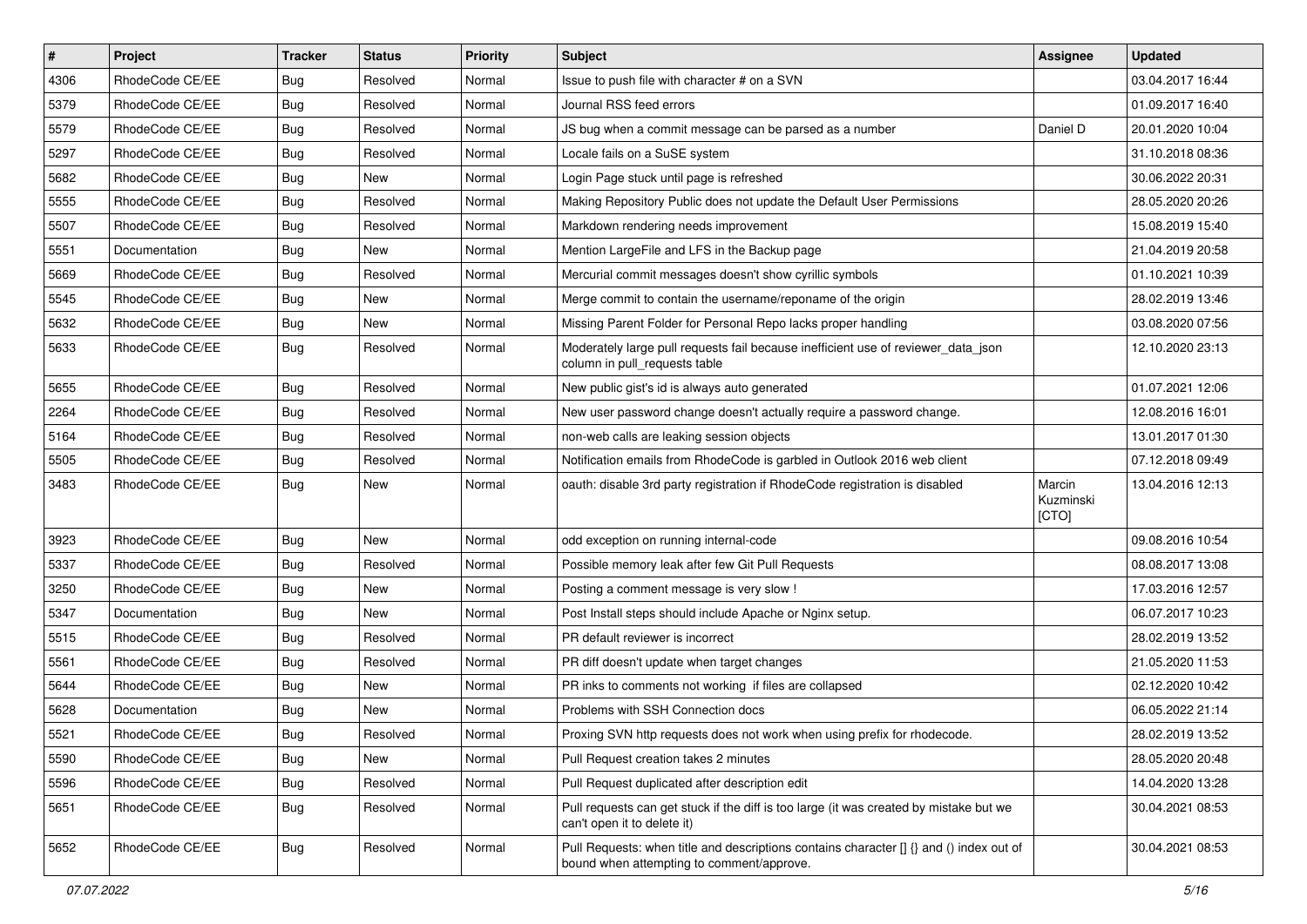| $\pmb{\#}$ | <b>Project</b>       | <b>Tracker</b> | <b>Status</b> | <b>Priority</b> | <b>Subject</b>                                                                                              | Assignee                     | <b>Updated</b>   |
|------------|----------------------|----------------|---------------|-----------------|-------------------------------------------------------------------------------------------------------------|------------------------------|------------------|
| 5634       | RhodeCode CE/EE      | Bug            | Resolved      | Normal          | Quick Search Toolbar bugs out if pull request contains unicode double quote<br>character "                  |                              | 12.10.2020 23:13 |
| 5494       | RhodeCode CE/EE      | Bug            | <b>New</b>    | Normal          | rccontrol's python package management causes slow VCS SSH                                                   |                              | 02.04.2019 11:56 |
| 5501       | RhodeCode Control    | Bug            | New           | Normal          | rccontrol throwing rccontrol.lib.exceptions.SupervisorFailedToStart                                         |                              | 19.05.2022 19:32 |
| 4279       | RhodeCode CE/EE      | Bug            | Resolved      | Normal          | re-captcha validation is broken                                                                             | Martin<br>Bornhold           | 26.10.2016 22:27 |
| 5571       | RhodeCode CE/EE      | Bug            | Resolved      | Normal          | redmine does not work with firefox any more                                                                 |                              | 25.10.2019 12:38 |
| 5620       | RhodeCode CE/EE      | Bug            | Resolved      | Normal          | Regression of mail rendering in Thunderbird                                                                 |                              | 15.06.2020 16:45 |
| 5664       | RhodeCode CE/EE      | Bug            | New           | Normal          | Regression: When assigning permissions, cannot see own group in auto-complete<br>without special conditions |                              | 29.07.2021 10:49 |
| 5570       | RhodeCode CE/EE      | Bug            | New           | Normal          | Remap repositories always fail in RhodeCode community                                                       |                              | 04.10.2019 14:50 |
| 5509       | RhodeCode CE/EE      | Bug            | New           | Normal          | Remove `!important attributes` from UI elements                                                             |                              | 07.12.2018 07:40 |
| 5380       | RhodeCode CE/EE      | Bug            | Resolved      | Normal          | repo commits pageintion error                                                                               |                              | 06.09.2017 19:16 |
| 5670       | RhodeCode CE/EE      | Bug            | New           | Normal          | Repo-level administrators can usurp owner of repoistory                                                     |                              | 01.12.2021 16:18 |
| 3991       | RhodeCode Appenlight | Bug            | Resolved      | Normal          | report logs need upper margin                                                                               |                              | 21.06.2016 18:55 |
| 5540       | RhodeCode CE/EE      | Bug            | New           | Normal          | Rhode Code 4.15.2 VCS Caching(?) behaviour                                                                  |                              | 25.02.2019 17:01 |
| 5450       | RhodeCode Tools      | Bug            | New           | Normal          | rhodecode-api get license info no longer works                                                              |                              | 17.07.2018 15:01 |
| 4178       | RhodeCode CE/EE      | Bug            | Resolved      | Normal          | RhodeCode EE OVA VM wont run on a ESX 6.0 host                                                              | Marcin<br>Kuzminski<br>[CTO] | 15.09.2016 13:25 |
| 5531       | RhodeCode Tools      | Bug            | New           | Normal          | rhodecode-index: default cli opts overwrite given mapping file                                              |                              | 17.07.2020 17:36 |
| 5619       | RhodeCode CE/EE      | <b>Bug</b>     | Resolved      | Normal          | Setting Landing Commit to SVN Trunk results in Files tab hitting a 404                                      |                              | 04.06.2020 23:51 |
| 5512       | RhodeCode CE/EE      | Bug            | <b>New</b>    | Normal          | Show commit phase in summary view                                                                           |                              | 09.11.2018 21:37 |
| 4676       | RhodeCode CE/EE      | <b>Bug</b>     | Resolved      | Normal          | Some admin passwords can make installation fail                                                             |                              | 16.12.2016 16:16 |
| 3990       | RhodeCode Appenlight | Bug            | New           | Normal          | some dashboard builder buttons are up against fields                                                        |                              | 07.06.2016 12:01 |
| 5569       | RhodeCode CE/EE      | Bug            | Resolved      | Normal          | SshWrapper error                                                                                            |                              | 21.01.2020 02:02 |
| 3922       | RhodeCode CE/EE      | Bug            | <b>New</b>    | Normal          | svn backend returns different diff to git/hg backends                                                       |                              | 11.05.2016 14:29 |
| 5599       | RhodeCode CE/EE      | Bug            | Resolved      | Normal          | SVN navigation to trunk fails                                                                               | Daniel D                     | 04.04.2020 11:21 |
| 4089       | RhodeCode CE/EE      | <b>Bug</b>     | Resolved      | Normal          | svn repository does not exist                                                                               |                              | 12.06.2018 12:29 |
| 3022       | RhodeCode CE/EE      | <b>Bug</b>     | New           | Normal          | SVN support with repositories groups                                                                        |                              | 26.07.2016 18:25 |
| 3357       | RhodeCode CE/EE      | <b>Bug</b>     | Resolved      | Normal          | switch to sometimes fails to load files metadata                                                            |                              | 30.03.2016 10:56 |
| 4276       | RhodeCode CE/EE      | Bug            | Resolved      | Normal          | System info page uses mercurial/git versions from RhodeCode instead of VCSServer   Marcin                   | Kuzminski<br>[CTO]           | 14.11.2016 21:19 |
| 3986       | RhodeCode Appenlight | <b>Bug</b>     | New           | Normal          | table headers should be left aligned                                                                        |                              | 07.06.2016 11:53 |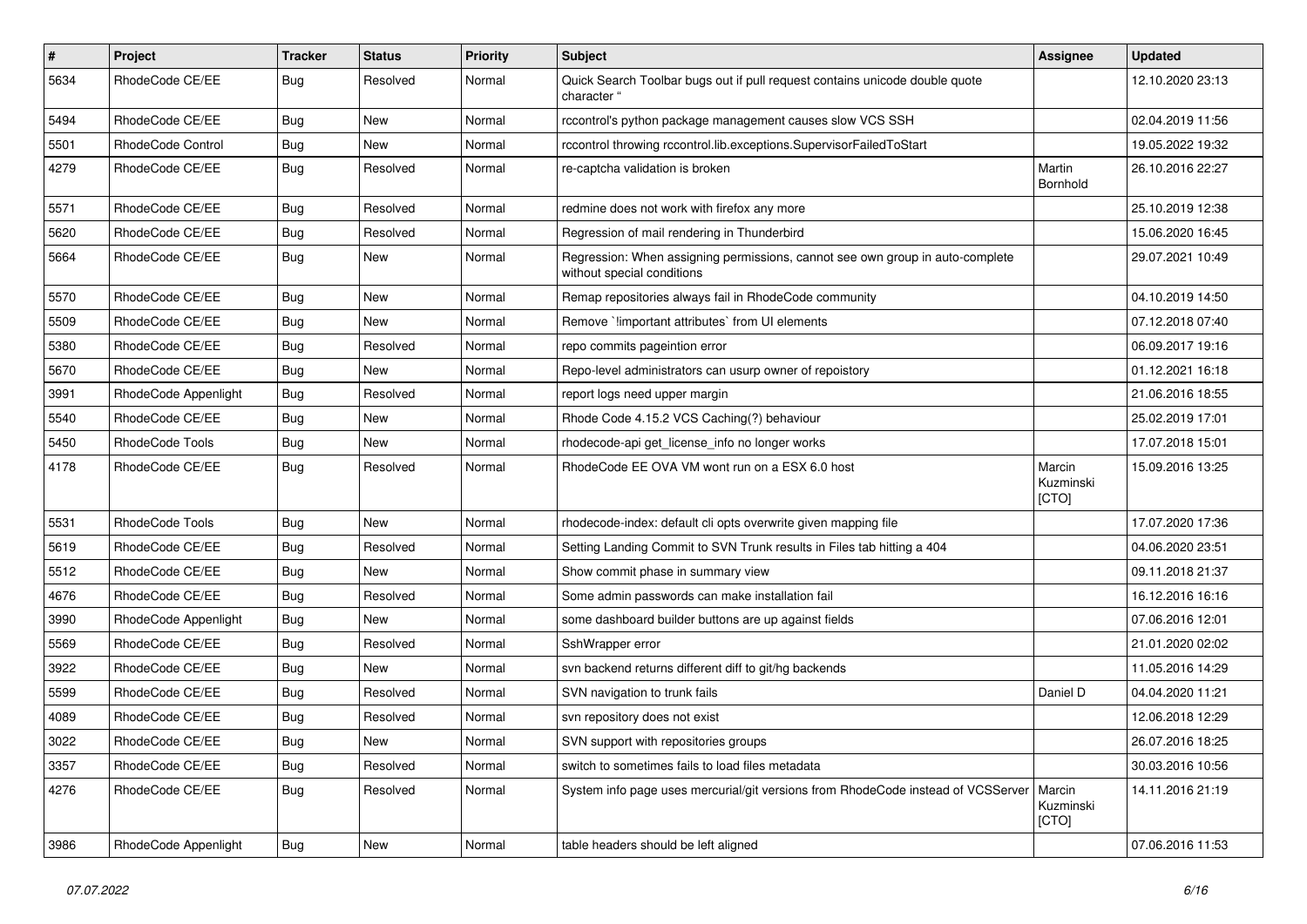| $\sharp$ | Project              | <b>Tracker</b> | <b>Status</b> | Priority | <b>Subject</b>                                                                            | <b>Assignee</b>              | <b>Updated</b>   |
|----------|----------------------|----------------|---------------|----------|-------------------------------------------------------------------------------------------|------------------------------|------------------|
| 5277     | RhodeCode CE/EE      | Bug            | Resolved      | Normal   | table id=user list table - Ajax error                                                     |                              | 13.04.2017 01:04 |
| 5649     | RhodeCode CE/EE      | Bug            | New           | Normal   | test-file-upload                                                                          |                              | 17.12.2020 23:08 |
| 4190     | RhodeCode CE/EE      | Bug            | New           | Normal   | [tests] fix or remove rst xss inline test                                                 |                              | 22.08.2016 12:15 |
| 4189     | RhodeCode CE/EE      | Bug            | New           | Normal   | [tests, git] count of commit ids is different for git than hg when comparing remote       |                              | 22.08.2016 12:34 |
| 4188     | RhodeCode CE/EE      | Bug            | <b>New</b>    | Normal   | [tests, svn] changeset tests produce different results for svn                            |                              | 22.08.2016 09:54 |
| 4090     | RhodeCode CE/EE      | Bug            | Resolved      | Normal   | test ticket                                                                               |                              | 09.03.2021 20:39 |
| 3555     | RhodeCode CE/EE      | <b>Bug</b>     | Resolved      | Normal   | Then disabled repo location change the panel should explicitly state that it's disabled   |                              | 25.04.2016 10:34 |
| 5624     | RhodeCode CE/EE      | Bug            | New           | Normal   | Timeout when trying to test SMTP email configuration                                      |                              | 01.07.2020 20:01 |
| 5559     | RhodeCode CE/EE      | Bug            | New           | Normal   | Timezone handling issue on repos list                                                     |                              | 07.07.2019 22:19 |
| 4255     | RhodeCode CE/EE      | Bug            | New           | Normal   | [translation, i18n] translation not being applied to integrations pages                   |                              | 30.09.2016 15:56 |
| 5547     | RhodeCode CE/EE      | Bug            | New           | Normal   | UI not consistent between Firefox and Chrome                                              |                              | 01.03.2019 23:35 |
| 5672     | RhodeCode CE/EE      | Bug            | New           | Normal   | Unable to browse git repository folders with # in names                                   |                              | 16.12.2021 18:13 |
| 5475     | RhodeCode CE/EE      | Bug            | <b>New</b>    | Normal   | Unable to locate user in OpenLDAP directory via Idaps                                     |                              | 08.06.2018 20:06 |
| 5348     | Documentation        | <b>Bug</b>     | New           | Normal   | Uninstall documentaion missing some steps                                                 |                              | 06.07.2017 10:25 |
| 5259     | RhodeCode CE/EE      | Bug            | Resolved      | Normal   | user-journal storage changes                                                              |                              | 12.04.2017 00:04 |
| 3939     | RhodeCode CE/EE      | <b>Bug</b>     | New           | Normal   | [ux] changelog filter blank after going back in browser                                   |                              | 18.05.2016 14:50 |
| 3441     | RhodeCode CE/EE      | Bug            | New           | Normal   | [ux] clicking on line in file view scrolls to that line                                   |                              | 05.04.2016 13:35 |
| 4065     | RhodeCode CE/EE      | Bug            | Resolved      | Normal   | [ux, login] 404 on login after comment attempt                                            | Marcin<br>Kuzminski<br>[CTO] | 04.07.2016 00:40 |
| 5266     | RhodeCode CE/EE      | Bug            | Resolved      | Normal   | Validate if changes in target branches get's propagated on Pull request updates           |                              | 05.04.2017 18:10 |
| 5492     | RhodeCode CE/EE      | Bug            | New           | Normal   | VCSServer + SVN 1.10                                                                      |                              | 26.07.2018 15:01 |
| 4247     | RhodeCode CE/EE      | Bug            | Resolved      | Normal   | [vcs] Using current time as timestamp during archive creating leads to changing<br>hashes | Martin<br>Bornhold           | 28.09.2016 12:07 |
| 5412     | RhodeCode CE/EE      | Bug            | Resolved      | Normal   | Webhook for "pullrequest commented" event returns incomplete data                         |                              | 27.02.2018 18:00 |
| 5471     | RhodeCode CE/EE      | Bug            | <b>New</b>    | Normal   | Webhook integration failing: need more than 3 values to unpack                            |                              | 01.06.2018 02:26 |
| 5210     | RhodeCode CE/EE      | Bug            | Resolved      | Normal   | webook problems                                                                           |                              | 13.02.2017 19:43 |
| 5506     | RhodeCode CE/EE      | Bug            | New           | Normal   | Web UI fonts are not looking good and is difficult to read for people with low vision     |                              | 26.10.2018 09:38 |
| 5626     | RhodeCode CE/EE      | Bug            | New           | Normal   | Whoosh full-text indexing is fully indexing all repos, not recognizing forks              |                              | 02.07.2020 19:24 |
| 5573     | RhodeCode CE/EE      | Bug            | Resolved      | Normal   | Wrong notification Base Url for Email-Integrations                                        |                              | 16.01.2020 08:53 |
| 5588     | RhodeCode CE/EE      | <b>Bug</b>     | New           | Normal   | wrong rendering of issue tracker pattern                                                  |                              | 29.01.2020 11:24 |
| 5518     | RhodeCode CE/EE      | Bug            | Resolved      | Normal   | Zero-sized files in /rhodecode/config/rcextensions/examples                               |                              | 21.01.2020 02:18 |
| 5342     | RhodeCode Appenlight | Bug            | New           | Low      | Broken link [Applications Modify application]                                             |                              | 21.06.2017 21:21 |
| 4040     | RhodeCode CE/EE      | <b>Bug</b>     | New           | Low      | [ce, ee] logout when logged out causes 403 Cross-site request forgery detected            |                              | 23.06.2016 13:40 |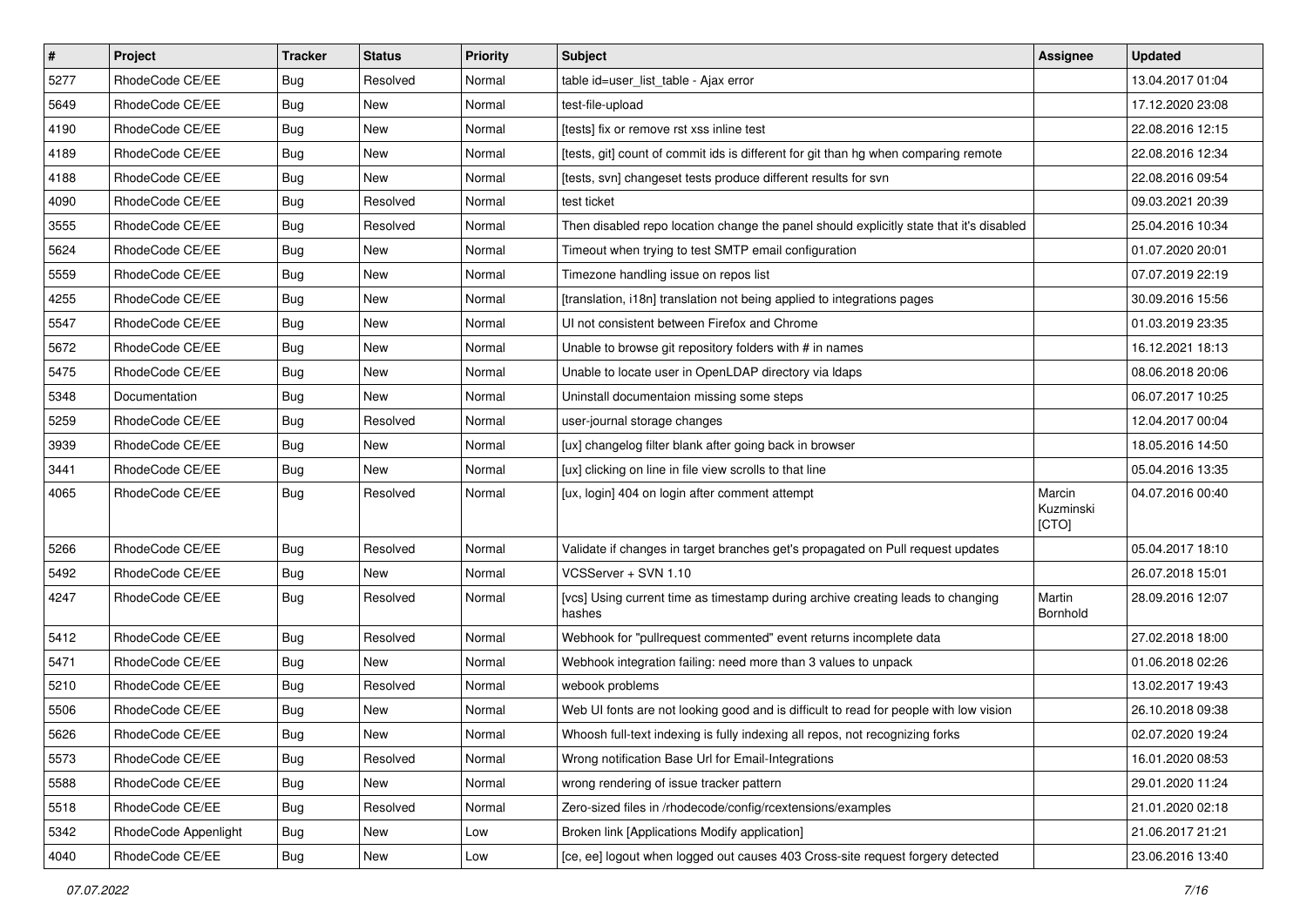| $\vert$ # | Project              | <b>Tracker</b> | <b>Status</b> | <b>Priority</b> | <b>Subject</b>                                                           | <b>Assignee</b>              | <b>Updated</b>   |
|-----------|----------------------|----------------|---------------|-----------------|--------------------------------------------------------------------------|------------------------------|------------------|
| 4154      | RhodeCode CE/EE      | <b>Bug</b>     | New           | Low             | [ce, ee] user register via github captcha                                |                              | 05.08.2016 22:51 |
| 5558      | RhodeCode CE/EE      | Bug            | Resolved      | Low             | Commit compare window covers text                                        |                              | 08.07.2019 18:12 |
| 5612      | RhodeCode CE/EE      | Bug            | New           | Low             | CPU cores getting maxed out by VCSServer on Repository Size request      |                              | 03.10.2021 23:25 |
| 4155      | RhodeCode CE/EE      | Bug            | Resolved      | Low             | Date of Last Change is not displayed correctly                           | Marcin<br>Kuzminski<br>[CTO] | 21.01.2020 02:20 |
| 5575      | RhodeCode CE/EE      | Bug            | Resolved      | Low             | Filtering username containing '-' does not work in Admin audit log panel |                              | 20.01.2020 10:04 |
| 5439      | Documentation        | Bug            | <b>New</b>    | Low             | JIRA Integration description: Wrong sample link                          |                              | 14.02.2018 14:25 |
| 3615      | RhodeCode CE/EE      | <b>Bug</b>     | New           | Low             | (OperationalError) too many SQL variables on admin journal page          |                              | 06.05.2016 11:45 |
| 5460      | RhodeCode CE/EE      | Bug            | <b>New</b>    | Low             | Repo creation stuck when remote clone returns partial http code 500      |                              | 06.07.2018 19:14 |
| 5598      | Documentation        | Bug            | New           | Low             | Typo in force delete command                                             |                              | 19.03.2020 20:10 |
| 5522      | RhodeCode CE/EE      | Bug            | Resolved      | Low             | vcsserver fails when url contains extra "/"                              |                              | 28.02.2019 13:52 |
| 5289      | RhodeCode CE/EE      | Feature        | <b>New</b>    | High            | Ability to Upload/Replace a file using the UI                            |                              | 22.09.2017 10:29 |
| 4213      | RhodeCode CE/EE      | Feature        | New           | High            | Embed PostgreSQL database                                                | Marcin<br>Kuzminski<br>[CTO] | 03.09.2016 23:45 |
| 5552      | RhodeCode CE/EE      | Feature        | <b>New</b>    | High            | PR dependency across repos                                               |                              | 22.06.2019 01:15 |
| 317       | Documentation        | Feature        | <b>New</b>    | High            | Styling                                                                  | <b>Brian Butler</b>          | 07.07.2016 10:10 |
| 1457      | RhodeCode CE/EE      | Feature        | New           | Normal          | add allow permissions inheritance on repo groups                         |                              | 22.09.2017 10:27 |
| 3978      | RhodeCode CE/EE      | Feature        | New           | Normal          | Add bug tracker                                                          |                              | 05.06.2016 21:20 |
| 3980      | RhodeCode CE/EE      | Feature        | <b>New</b>    | Normal          | Add CI engine                                                            |                              | 05.06.2016 21:32 |
| 3981      | RhodeCode CE/EE      | Feature        | Resolved      | Normal          | Add cloud hosting like Gitlab, GitHub                                    |                              | 02.03.2020 09:14 |
| 5638      | RhodeCode CE/EE      | Feature        | <b>New</b>    | Normal          | Add "Copy full url path" button                                          |                              | 05.02.2021 20:23 |
| 4191      | RhodeCode CE/EE      | Feature        | New           | Normal          | Add custom Image logo option to header                                   |                              | 22.08.2016 14:49 |
| 4182      | RhodeCode CE/EE      | Feature        | <b>New</b>    | Normal          | add direct link from notification to corresponding PR                    |                              | 19.08.2016 12:35 |
| 5641      | RhodeCode CE/EE      | Feature        | <b>New</b>    | Normal          | "Add draft" / (x) button usability                                       |                              | 30.11.2020 20:53 |
| 5611      | RhodeCode CE/EE      | Feature        | Resolved      | Normal          | Add information "is the pull request up to date?" in the PR page         |                              | 03.10.2021 23:24 |
| 3979      | RhodeCode CE/EE      | Feature        | New           | Normal          | Add kanban board                                                         |                              | 05.06.2016 21:20 |
| 4063      | RhodeCode Appenlight | Feature        | New           | Normal          | add option to specify custom value in dashboard select                   |                              | 30.06.2016 15:17 |
| 3999      | RhodeCode CE/EE      | Feature        | Resolved      | Normal          | Add `send account information` to user creation page                     |                              | 28.06.2016 15:22 |
| 5582      | RhodeCode Control    | Feature        | <b>New</b>    | Normal          | Add the version number of a PR in the HTTP API                           |                              | 15.01.2020 10:45 |
| 4071      | RhodeCode Appenlight | Feature        | New           | Normal          | Allow for easy out-out of assigned permissions                           |                              | 05.07.2016 10:14 |
| 5617      | RhodeCode CE/EE      | Feature        | New           | Normal          | Allow PRs to non-head bookmarks                                          |                              | 20.05.2020 12:25 |
| 3373      | RhodeCode CE/EE      | Feature        | New           | Normal          | Allow to create Bookmarks and Branches from UI                           |                              | 05.04.2016 09:21 |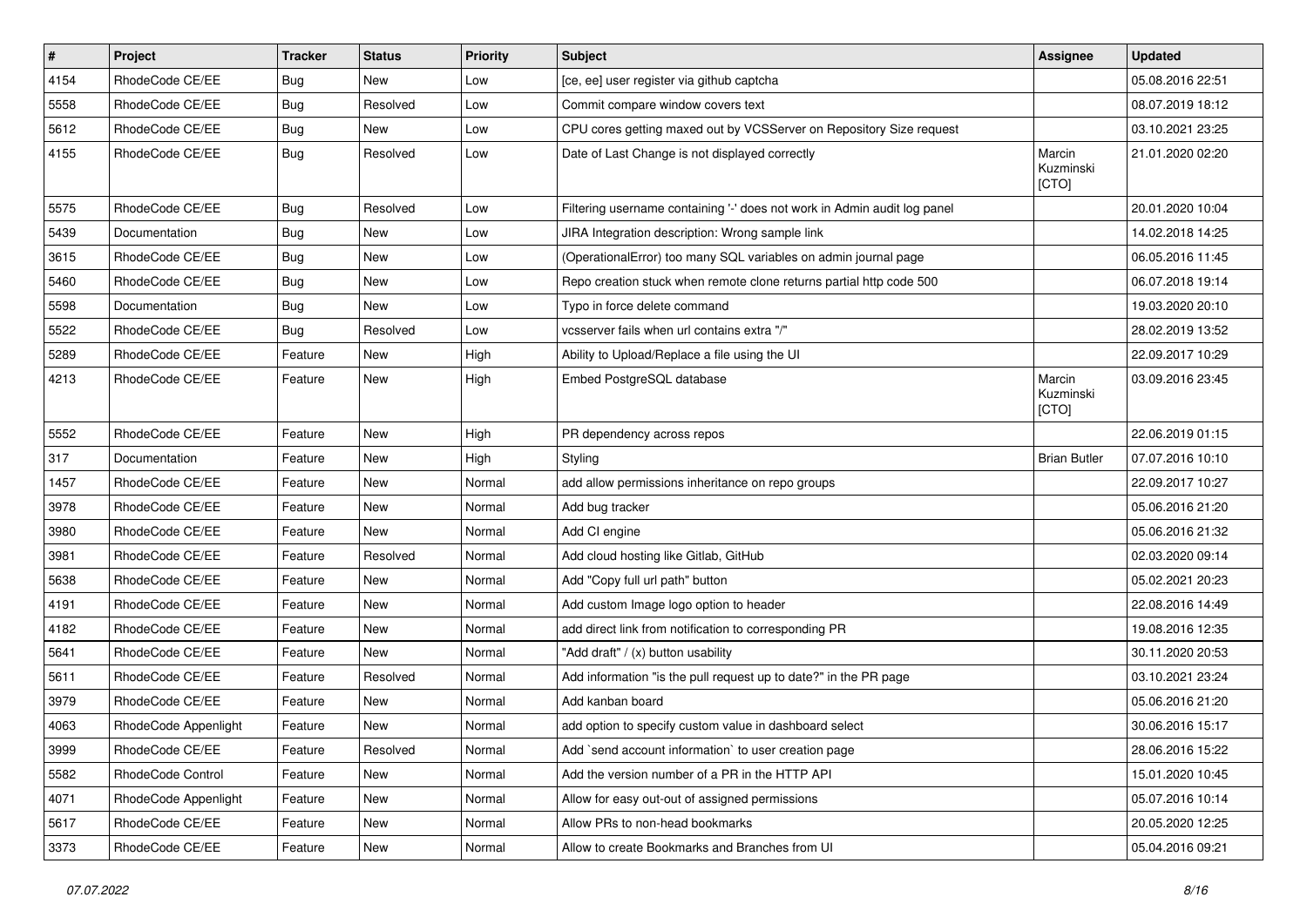| $\pmb{\#}$ | Project              | <b>Tracker</b> | <b>Status</b> | <b>Priority</b> | <b>Subject</b>                                                                           | Assignee                     | <b>Updated</b>   |
|------------|----------------------|----------------|---------------|-----------------|------------------------------------------------------------------------------------------|------------------------------|------------------|
| 4301       | RhodeCode CE/EE      | Feature        | New           | Normal          | [API] toggle force password reset in api for Idap users                                  |                              | 28.10.2016 15:43 |
| 5321       | RhodeCode CE/EE      | Feature        | Resolved      | Normal          | Audit logs                                                                               |                              | 21.06.2017 12:49 |
| 4062       | RhodeCode Appenlight | Feature        | New           | Normal          | A way to see browser breakdown for an error                                              |                              | 30.06.2016 15:16 |
| 4272       | RhodeCode CE/EE      | Feature        | New           | Normal          | Better SPAM protection                                                                   |                              | 12.10.2016 11:14 |
| 4044       | RhodeCode CE/EE      | Feature        | Resolved      | Normal          | <b>Branch permissions</b>                                                                |                              | 30.08.2018 09:48 |
| 2882       | RhodeCode CE/EE      | Feature        | New           | Normal          | Bulk comment submit                                                                      |                              | 17.03.2016 17:50 |
| 5504       | RhodeCode CE/EE      | Feature        | New           | Normal          | Buttons to copy commit hash and to expand the commit message in the repo<br>summary view |                              | 26.10.2018 00:59 |
| 4219       | RhodeCode CE/EE      | Feature        | Resolved      | Normal          | [ce, ee] Add mandatory reviewers for pull requests                                       | Marcin<br>Kuzminski<br>[CTO] | 20.06.2017 15:23 |
| 4211       | RhodeCode CE/EE      | Feature        | Resolved      | Normal          | [ce, ee] increase webhook flexibility                                                    | Marcin<br>Kuzminski<br>[CTO] | 20.06.2022 10:55 |
| 4267       | RhodeCode CE/EE      | Feature        | Resolved      | Normal          | [ce, ee] jira tracker integration wildcard project key support                           | Daniel D                     | 10.10.2016 20:13 |
| 4232       | RhodeCode CE/EE      | Feature        | <b>New</b>    | Normal          | [ce, ee, pr, compare] redo diffs, support side by side diffs, html diffs                 | Daniel D                     | 25.10.2016 15:40 |
| 4175       | RhodeCode CE/EE      | Feature        | Resolved      | Normal          | [ce, ee] repo group integrations                                                         | Daniel D                     | 16.08.2016 20:00 |
| 4225       | RhodeCode CE/EE      | Feature        | Resolved      | Normal          | [ce, ee] repo group integrations cascade to child repo groups                            | Daniel D                     | 14.09.2016 11:12 |
| 4192       | RhodeCode CE/EE      | Feature        | Resolved      | Normal          | [ce, ee] slack/hipchat integrations group commits by branch pushed                       |                              | 09.09.2016 19:01 |
| 5600       | RhodeCode CE/EE      | Feature        | <b>New</b>    | Normal          | Change default repository landing page                                                   |                              | 27.01.2021 01:04 |
| 5187       | RhodeCode CE/EE      | Feature        | Resolved      | Normal          | changelog dynamic loading of commits                                                     |                              | 12.06.2018 12:31 |
| 5631       | RhodeCode CE/EE      | Feature        | New           | Normal          | Change target of PR                                                                      |                              | 31.07.2020 17:05 |
| 5637       | RhodeCode CE/EE      | Feature        | New           | Normal          | Clone URL templates - add per repository/namespace                                       |                              | 29.10.2020 09:38 |
| 5603       | RhodeCode CE/EE      | Feature        | Resolved      | Normal          | Code search - highlight matching search terms                                            |                              | 30.03.2020 11:16 |
| 148        | RhodeCode CE/EE      | Feature        | New           | Normal          | [comments] Add per file and multiline comments in a changeset                            |                              | 25.05.2016 10:20 |
| 5273       | RhodeCode CE/EE      | Feature        | <b>New</b>    | Normal          | Comment status                                                                           |                              | 07.04.2017 13:10 |
| 4222       | RhodeCode CE/EE      | Feature        | New           | Normal          | Configurable detection of READMEs                                                        |                              | 09.09.2016 10:05 |
| 5602       | RhodeCode CE/EE      | Feature        | Resolved      | Normal          | Copy full path only copies partial                                                       | Daniel D                     | 30.03.2020 16:04 |
| 4064       | RhodeCode Appenlight | Feature        | <b>New</b>    | Normal          | Create a multiple action feature for Reports and Logs lists                              |                              | 30.06.2016 15:18 |
| 5601       | RhodeCode CE/EE      | Feature        | Resolved      | Normal          | Default navigation should be by branch name not commit id                                |                              | 04.06.2020 23:51 |
| 3440       | RhodeCode CE/EE      | Feature        | New           | Normal          | [design, ux] mock-up user interface for adding a branch/bookmark                         |                              | 05.04.2016 09:21 |
| 4183       | RhodeCode CE/EE      | Feature        | Resolved      | Normal          | Different roles for PR reviewers                                                         | Daniel D                     | 12.10.2020 23:13 |
| 4074       | RhodeCode CE/EE      | Feature        | New           | Normal          | Edit review comment                                                                      | Bartłomiej<br>Wołyńczyk      | 17.04.2018 21:51 |
| 5469       | RhodeCode CE/EE      | Feature        | Resolved      | Normal          | elastisearch > 2.x not supported ?                                                       |                              | 21.01.2020 02:19 |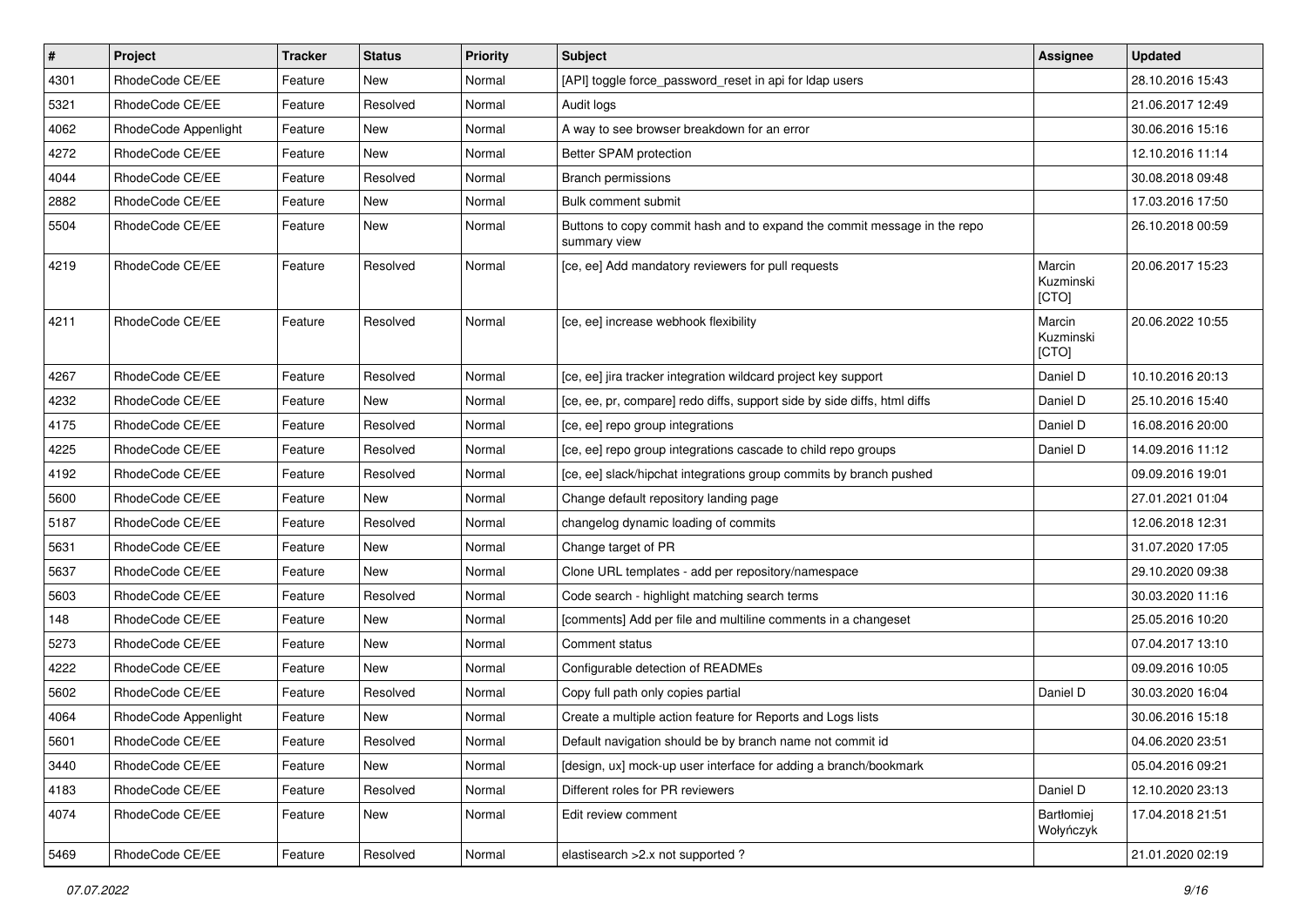| $\sharp$ | Project              | Tracker | <b>Status</b> | <b>Priority</b> | Subject                                                                                        | <b>Assignee</b>              | <b>Updated</b>   |
|----------|----------------------|---------|---------------|-----------------|------------------------------------------------------------------------------------------------|------------------------------|------------------|
| 3486     | RhodeCode CE/EE      | Feature | New           | Normal          | expose origin of permission in perm dict for users                                             |                              | 06.06.2016 10:54 |
| 5581     | RhodeCode CE/EE      | Feature | Resolved      | Normal          | expose `send_email` option in the HTTP API, for `comment_commit` and<br>`comment pull request` | Daniel D                     | 29.01.2020 11:46 |
| 3472     | RhodeCode CE/EE      | Feature | New           | Normal          | Expose unified hooks that can be used in SSH backend                                           |                              | 14.04.2016 17:54 |
| 5653     | RhodeCode CE/EE      | Feature | New           | Normal          | Extend SSH clone to support cloning by repo id.                                                | Marcin<br>Kuzminski<br>[CTO] | 17.02.2021 12:58 |
| 5534     | RhodeCode Control    | Feature | <b>New</b>    | Normal          | extract/preload subcommand                                                                     |                              | 14.02.2019 14:45 |
| 5595     | RhodeCode CE/EE      | Feature | New           | Normal          | Group code review mail notification                                                            |                              | 03.03.2020 10:17 |
| 5574     | RhodeCode CE/EE      | Feature | Resolved      | Normal          | hg: Information for external hooks                                                             |                              | 30.07.2020 15:40 |
| 1131     | RhodeCode CE/EE      | Feature | Resolved      | Normal          | Implement default reviewers for code review                                                    | Daniel D                     | 21.09.2016 18:28 |
| 4193     | RhodeCode CE/EE      | Feature | In Progress   | Normal          | Improve Filter Functionality in the Change Log                                                 | Marcin<br>Kuzminski<br>[CTO] | 22.09.2017 10:25 |
| 5548     | RhodeCode CE/EE      | Feature | New           | Normal          | Initial Search API                                                                             | Peter Colledge               | 07.07.2019 22:21 |
| 4157     | RhodeCode CE/EE      | Feature | New           | Normal          | [integrations] Integrate with industry standard SW development tools                           | Daniel D                     | 08.08.2016 12:55 |
| 687      | Documentation        | Feature | New           | Normal          | [Integraton ]- Elastic search integration                                                      | <b>Brian Butler</b>          | 01.07.2016 14:15 |
| 5256     | RhodeCode CE/EE      | Feature | <b>New</b>    | Normal          | Last repository access time.                                                                   |                              | 23.03.2017 16:34 |
| 4000     | RhodeCode CE/EE      | Feature | New           | Normal          | Make compare more functional                                                                   | Marcin<br>Kuzminski<br>[CTO] | 18.11.2017 19:11 |
| 2817     | RhodeCode CE/EE      | Feature | Resolved      | Normal          | Make largefiles downloadable from the interface                                                |                              | 27.03.2017 14:04 |
| 5586     | RhodeCode CE/EE      | Feature | New           | Normal          | @mention should be a link                                                                      |                              | 29.01.2020 11:46 |
| 5368     | RhodeCode CE/EE      | Feature | Resolved      | Normal          | Mercurial: Close branch before merging it                                                      | Mathieu Cantin               | 21.01.2020 02:11 |
| 5396     | RhodeCode CE/EE      | Feature | Resolved      | Normal          | Merge state with shadow repo should be created during pull request                             |                              | 12.10.2017 21:57 |
| 5585     | RhodeCode CE/EE      | Feature | Resolved      | Normal          | Minimize downtime on rccontrol upgrade                                                         |                              | 27.03.2020 09:45 |
| 5615     | RhodeCode CE/EE      | Feature | Resolved      | Normal          | Misleading message in PR diff view "File was deleted in this version"                          | Daniel D                     | 23.04.2020 17:40 |
| 4057     | RhodeCode Appenlight | Feature | New           | Normal          | Negation option for search filter                                                              |                              | 30.06.2016 15:12 |
| 5511     | RhodeCode CE/EE      | Feature | New           | Normal          | New feature to synchronize the fork with the remote repo from the summary page                 |                              | 13.11.2018 01:23 |
| 4056     | RhodeCode Appenlight | Feature | New           | Normal          | Optionally allow to filter graphs per machine in dashboard                                     |                              | 30.06.2016 15:12 |
| 659      | Documentation        | Feature | New           | Normal          | Peer to Peer Failover                                                                          | <b>Brian Butler</b>          | 01.07.2016 14:15 |
| 5271     | RhodeCode CE/EE      | Feature | New           | Normal          | Private comments                                                                               |                              | 07.04.2017 12:01 |
| 1055     | RhodeCode CE/EE      | Feature | Resolved      | Normal          | [pr, vcs] Expose the shadow repository of a pull request                                       | Martin<br>Bornhold           | 26.10.2016 10:33 |
| 5272     | RhodeCode CE/EE      | Feature | Resolved      | Normal          | Pull Request checklist                                                                         |                              | 21.01.2020 02:09 |
| 5642     | RhodeCode CE/EE      | Feature | Resolved      | Normal          | pull request version column in commit list                                                     |                              | 30.04.2021 08:53 |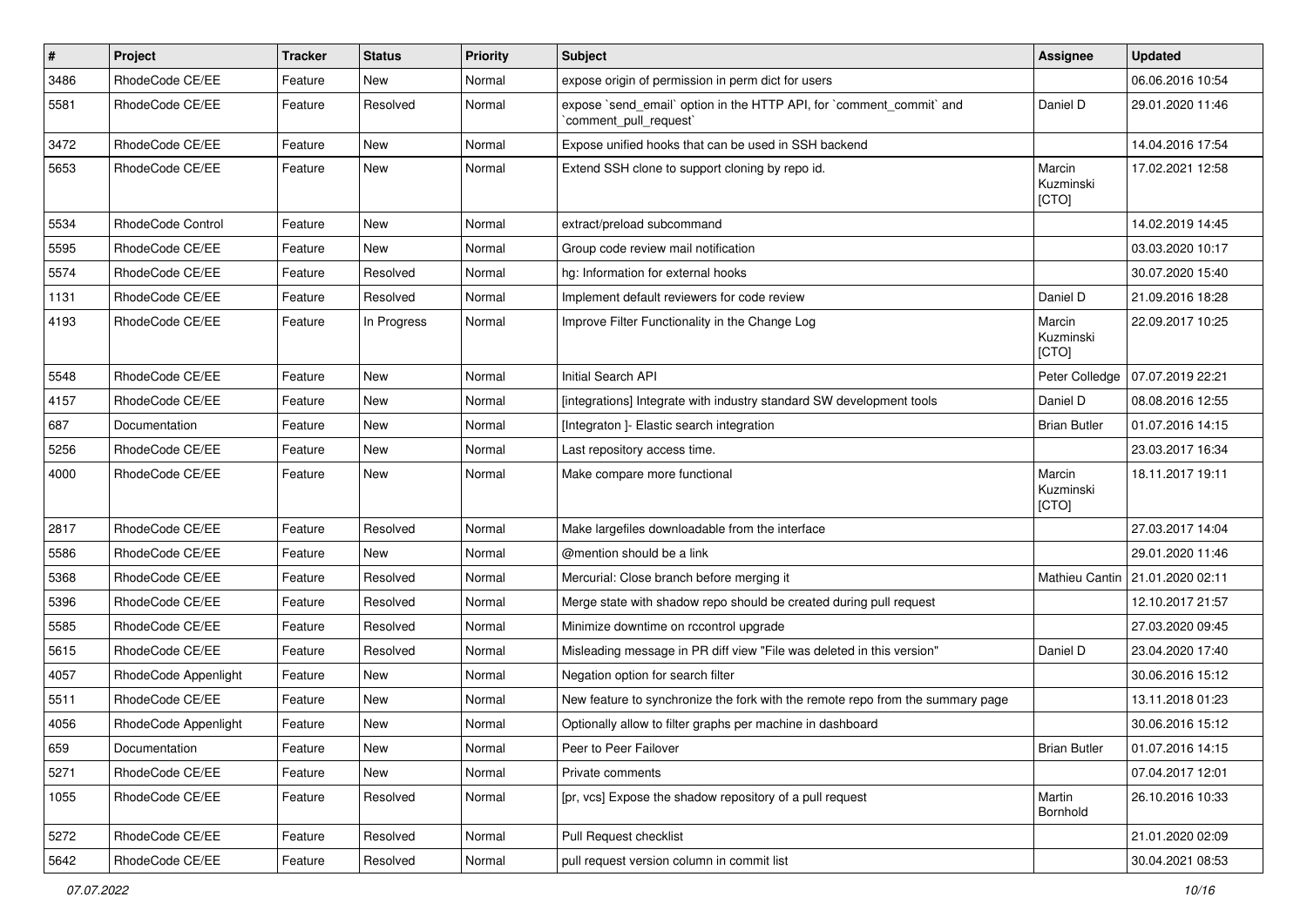| $\pmb{\#}$ | Project              | <b>Tracker</b> | <b>Status</b> | Priority | Subject                                                                                                    | Assignee                      | <b>Updated</b>   |
|------------|----------------------|----------------|---------------|----------|------------------------------------------------------------------------------------------------------------|-------------------------------|------------------|
| 5583       | RhodeCode CE/EE      | Feature        | Resolved      | Normal   | rcextensions hook for pull request comment                                                                 |                               | 23.04.2020 13:42 |
| 2539       | RhodeCode CE/EE      | Feature        | Feedback      | Normal   | Recursive deletion of resources                                                                            |                               | 20.04.2016 08:52 |
| 5635       | RhodeCode CE/EE      | Feature        | Resolved      | Normal   | Remember column sorted by of the "Pull Requests You Participate In" table                                  |                               | 30.11.2020 22:30 |
| 4060       | RhodeCode Appenlight | Feature        | New           | Normal   | Replayable requests                                                                                        |                               | 30.06.2016 15:15 |
| 5543       | RhodeCode CE/EE      | Feature        | <b>New</b>    | Normal   | Repo API should have equivalent get_repo_audit_logs() to User API call<br>get_user_audit_logs()            |                               | 26.02.2019 12:22 |
| 5278       | RhodeCode CE/EE      | Feature        | <b>New</b>    | Normal   | Require support for git repositories of the form git://                                                    |                               | 13.04.2017 15:20 |
| 4059       | RhodeCode Appenlight | Feature        | <b>New</b>    | Normal   | Server Monitoring                                                                                          |                               | 30.06.2016 15:15 |
| 4226       | RhodeCode CE/EE      | Feature        | <b>New</b>    | Normal   | [settings, system info] add VCS and Channelstream status to System Info                                    |                               | 14.09.2016 16:45 |
| 5614       | RhodeCode CE/EE      | Feature        | Resolved      | Normal   | Show context function name in hg diffs                                                                     |                               | 23.04.2020 13:43 |
| 5520       | RhodeCode CE/EE      | Feature        | Resolved      | Normal   | Show the head commits shas when the merge is prevented due to multiple heads                               |                               | 28.02.2019 13:52 |
| 5533       | RhodeCode Control    | Feature        | In Progress   | Normal   | Support busybox tar                                                                                        |                               | 09.02.2019 22:09 |
| 4207       | RhodeCode CE/EE      | Feature        | Resolved      | Normal   | Support for obsolescence markers in changelog UI                                                           |                               | 19.05.2017 16:14 |
| 5382       | RhodeCode CE/EE      | Feature        | <b>New</b>    | Normal   | Support for repository aliases                                                                             | Marcin<br>Kuzminski<br>[CTO]  | 04.09.2017 15:17 |
| 4061       | RhodeCode Appenlight | Feature        | <b>New</b>    | Normal   | Timezone for applications                                                                                  |                               | 30.06.2016 15:16 |
| 5316       | RhodeCode CE/EE      | Feature        | In Progress   | Normal   | UI should provide checkout URL for a SVN path                                                              |                               | 06.11.2017 21:59 |
| 5584       | RhodeCode CE/EE      | Feature        | New           | Normal   | "update pull request link" message on vcs client                                                           |                               | 23.01.2020 10:32 |
| 3455       | RhodeCode CE/EE      | Feature        | New           | Normal   | [ux] commit message search should render entire commit message                                             |                               | 07.04.2016 17:50 |
| 3460       | RhodeCode CE/EE      | Feature        | <b>New</b>    | Normal   | [ux, frontend] hide "show more" button when there is nothing more to show                                  |                               | 11.04.2016 13:37 |
| 4144       | RhodeCode CE/EE      | Feature        | New           | Normal   | [ux] improve enable/disable of notifications                                                               |                               | 02.08.2016 17:19 |
| 3977       | RhodeCode CE/EE      | Feature        | <b>New</b>    | Normal   | Wiki                                                                                                       |                               | 05.06.2016 21:11 |
| 5536       | RhodeCode CE/EE      | Feature        | Resolved      | Low      | Ability to disable server-side SSH key generation                                                          |                               | 28.02.2019 13:52 |
| 4017       | RhodeCode Appenlight | Feature        | New           | Low      | application logos need help                                                                                |                               | 14.06.2016 11:52 |
| 5613       | RhodeCode CE/EE      | Feature        | New           | Low      | Feature Request: Issue tracker link in new tab/window                                                      |                               | 03.10.2021 23:25 |
| 5643       | RhodeCode CE/EE      | Feature        | Resolved      | Low      | jump to bottom of review                                                                                   |                               | 30.04.2021 08:53 |
| 5442       | RhodeCode CE/EE      | Feature        | Resolved      | Low      | Preview of Jupyter notebooks                                                                               | Marcin<br>Kuzminski<br> [CTO] | 16.01.2019 16:33 |
| 4220       | RhodeCode Appenlight | Feature        | New           | Low      | Search params allow sorting of result.                                                                     |                               | 06.09.2016 16:33 |
| 5441       | RhodeCode CE/EE      | Feature        | New           | Low      | Some files not parsed as XML files                                                                         | Marcin<br>Kuzminski<br>[CTO]  | 12.06.2018 12:23 |
| 5491       | RhodeCode CE/EE      | Support        | New           | Urgent   | Upgrade RhodeCode Community + VCSSERVER from 4.10.4 to 4.12.4, pull request<br>stop working with reviewers |                               | 30.08.2018 09:47 |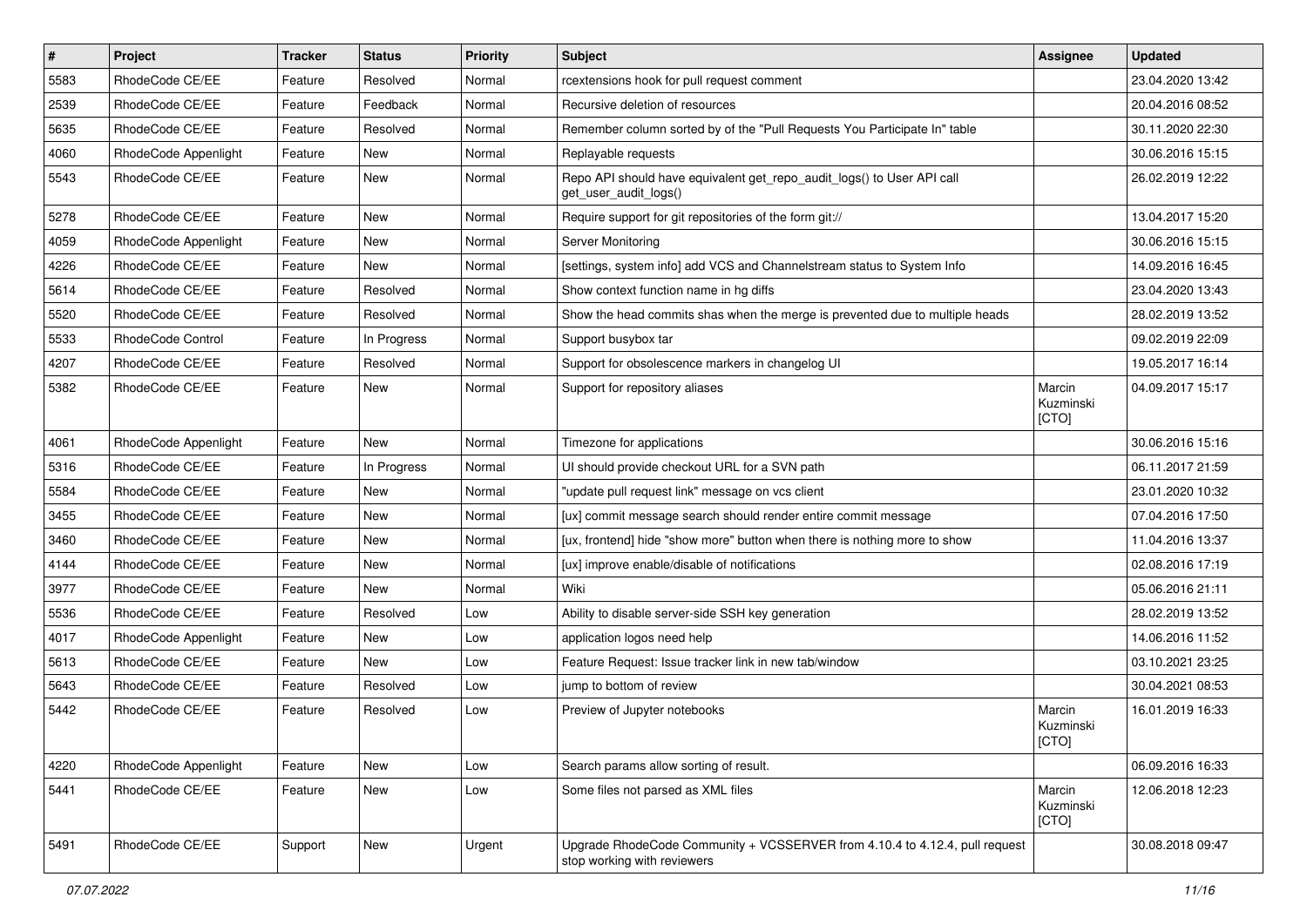| $\vert$ # | Project         | Tracker | <b>Status</b> | <b>Priority</b> | <b>Subject</b>                                                                                   | Assignee           | <b>Updated</b>   |
|-----------|-----------------|---------|---------------|-----------------|--------------------------------------------------------------------------------------------------|--------------------|------------------|
| 5639      | RhodeCode CE/EE | Support | New           | High            | 500 Internal Server Error   The server has either erred  after importing Database<br>from backup |                    | 22.11.2020 09:15 |
| 3364      | RhodeCode CE/EE | Support | <b>New</b>    | High            | Allow Specifying the Commit Message for Pull Request Merges                                      |                    | 17.04.2018 21:51 |
| 4677      | RhodeCode CE/EE | Support | Resolved      | High            | API get_repo_refs not working?                                                                   |                    | 19.12.2016 11:46 |
| 5516      | RhodeCode CE/EE | Support | Resolved      | High            | Cannot log into RhodeCode                                                                        | Thierry<br>Wynsdau | 28.05.2020 20:28 |
| 4243      | RhodeCode CE/EE | Support | Resolved      | High            | Gist visibility update?                                                                          | Martin<br>Bornhold | 27.09.2016 06:40 |
| 4269      | RhodeCode CE/EE | Support | Resolved      | Normal          | Allow flash messages to be permanently surpressed                                                | Marcin Lulek       | 14.10.2016 12:46 |
| 5423      | Documentation   | Support | Resolved      | Normal          | API-Documentation for Method "create_repo_group" faulty                                          |                    | 22.01.2018 16:23 |
| 5527      | RhodeCode CE/EE | Support | New           | Normal          | API: expose human readable failure reason                                                        |                    | 30.01.2019 17:43 |
| 4252      | RhodeCode CE/EE | Support | New           | Normal          | Backup & Recovery                                                                                |                    | 07.10.2016 19:47 |
| 5609      | RhodeCode CE/EE | Support | Resolved      | Normal          | Change git diff algorithm                                                                        |                    | 31.03.2020 22:08 |
| 5468      | RhodeCode CE/EE | Support | New           | Normal          | Check logic for updating last commit for repository groups                                       |                    | 30.08.2018 09:47 |
| 5496      | RhodeCode CE/EE | Support | New           | Normal          | database migration 4.11.6 mysql to 4.12.4 postgres                                               |                    | 27.08.2018 21:17 |
| 5529      | Documentation   | Support | New           | Normal          | Documentation does not detail watched repositories                                               |                    | 07.02.2019 00:16 |
| 5237      | Documentation   | Support | New           | Normal          | documentation for DR                                                                             |                    | 06.03.2017 23:34 |
| 5591      | Documentation   | Support | New           | Normal          | documentation typo                                                                               |                    | 04.02.2020 19:43 |
| 5499      | RhodeCode CE/EE | Support | New           | Normal          | ERROR [celery.worker.consumer.consumer] consumer: Cannot connect                                 |                    | 11.09.2018 08:39 |
| 5546      | RhodeCode CE/EE | Support | Resolved      | Normal          | experiments with mercurial 4.9                                                                   |                    | 26.03.2019 09:23 |
| 5503      | RhodeCode CE/EE | Support | New           | Normal          | failed to upgrade to 4.13.3                                                                      |                    | 06.11.2018 18:28 |
| 5618      | RhodeCode CE/EE | Support | New           | Normal          | Getting HTTP 502 Bad Gateway when trying to push (or clone) on a slow network                    |                    | 27.05.2020 21:56 |
| 5497      | RhodeCode CE/EE | Support | New           | Normal          | hg push hangs                                                                                    |                    | 30.08.2018 22:15 |
| 5375      | RhodeCode CE/EE | Support | Resolved      | Normal          | How do I configure "Go to" to just search repository names?                                      |                    | 16.08.2017 18:00 |
| 5554      | RhodeCode CE/EE | Support | Resolved      | Normal          | How to increase number of commits shown in pagination on dashboard and<br>changelog              |                    | 21.01.2020 02:08 |
| 5255      | RhodeCode CE/EE | Support | New           | Normal          | I can't access issues created by me from mail                                                    |                    | 04.04.2017 11:28 |
| 3332      | RhodeCode CE/EE | Support | New           | Normal          | LDAP settings page: Add button "test connection"                                                 |                    | 17.03.2016 10:23 |
| 5495      | RhodeCode CE/EE | Support | New           | Normal          | Idap to crowd users_groups sync source                                                           |                    | 10.09.2018 22:09 |
| 4244      | RhodeCode CE/EE | Support | Resolved      | Normal          | mod_dav_svn template error when using auth_realm with spaces in it                               | Martin<br>Bornhold | 28.09.2016 12:07 |
| 5677      | RhodeCode CE/EE | Support | New           | Normal          | PR cross merge                                                                                   |                    | 28.01.2022 16:59 |
| 4081      | RhodeCode CE/EE | Support | Resolved      | Normal          | Receiving server 500 error when trying to clone repo from windows client using<br>eclipse        |                    | 12.07.2016 14:30 |
| 4303      | RhodeCode CE/EE | Support | New           | Normal          | rhodecode instance                                                                               |                    | 08.11.2016 16:32 |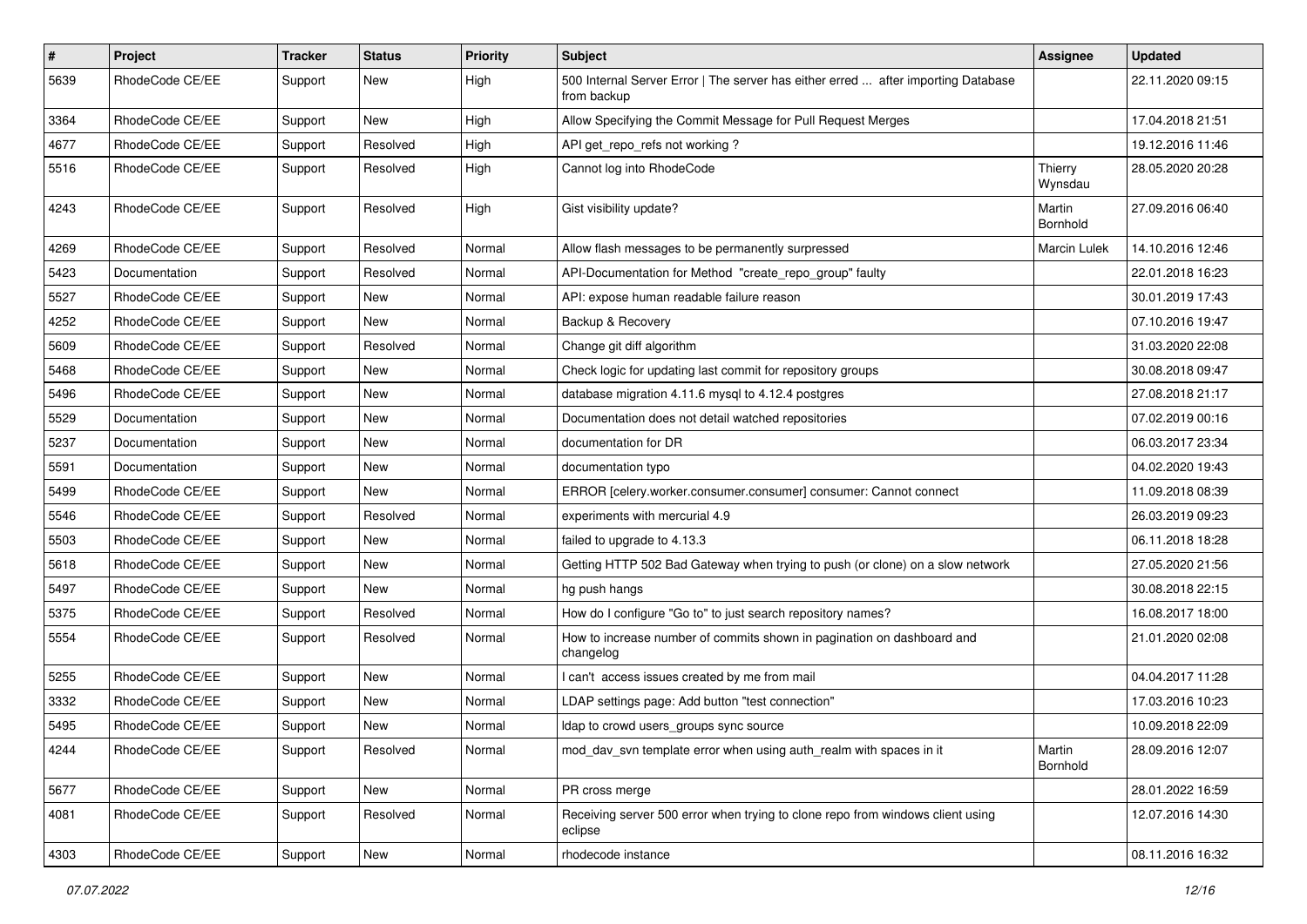| $\vert$ # | Project         | <b>Tracker</b> | <b>Status</b> | <b>Priority</b> | Subject                                                                                                                           | Assignee                     | <b>Updated</b>   |
|-----------|-----------------|----------------|---------------|-----------------|-----------------------------------------------------------------------------------------------------------------------------------|------------------------------|------------------|
| 3967      | RhodeCode CE/EE | Support        | In Progress   | Normal          | Server 500 error                                                                                                                  |                              | 11.08.2016 13:39 |
| 5484      | RhodeCode CE/EE | Support        | <b>New</b>    | Normal          | Setting up ssh, remote hg not found                                                                                               |                              | 06.07.2018 23:41 |
| 5593      | RhodeCode CE/EE | Support        | New           | Normal          | <b>SSH</b> connections                                                                                                            |                              | 17.02.2020 16:18 |
| 5395      | RhodeCode CE/EE | Support        | Resolved      | Normal          | Svn protocols and performance                                                                                                     |                              | 04.04.2019 18:08 |
| 5541      | RhodeCode CE/EE | Support        | New           | Normal          | <b>SVN Settings: Repository Patterns</b>                                                                                          |                              | 16.12.2019 15:35 |
| 5394      | RhodeCode CE/EE | Support        | New           | Normal          | SVN to Git / Mercurial Migration                                                                                                  |                              | 03.10.2017 09:29 |
| 5269      | RhodeCode CE/EE | Support        | New           | Normal          | Upgrade from RC EE 3.7.1 to RC EE 4.x                                                                                             |                              | 29.06.2017 19:36 |
| 5544      | RhodeCode CE/EE | Support        | Resolved      | Normal          | Use of authentication token with LDAP account results in account lockout when max<br>bad password attempts are configured in LDAP |                              | 27.02.2019 10:09 |
| 4227      | RhodeCode CE/EE | Support        | Resolved      | Normal          | VBScript files detected as text/plain - no syntax highlighting                                                                    |                              | 14.09.2016 22:38 |
| 5683      | Documentation   | Support        | New           | Low             | Schemas (Structured Data) Snippets                                                                                                | <b>Today Deals</b>           | 06.07.2022 07:19 |
| 4251      | RhodeCode CE/EE | Task           | Feedback      | High            | [customer] Pull request with subrepos                                                                                             | Martin<br>Bornhold           | 10.11.2016 17:52 |
| 5391      | RhodeCode CE/EE | Task           | Resolved      | High            | Secure Email change                                                                                                               |                              | 17.04.2018 21:50 |
| 4235      | RhodeCode CE/EE | Task           | Resolved      | High            | Support GIT LFS server                                                                                                            |                              | 23.03.2017 17:24 |
| 5404      | RhodeCode CE/EE | Task           | New           | Normal          | Add an option to detach review rules when deleting an user                                                                        |                              | 22.11.2017 11:23 |
| 4282      | RhodeCode CE/EE | Task           | Resolved      | Normal          | Add inode limit together with disk usage                                                                                          | Marcin<br>Kuzminski<br>[CTO] | 19.10.2016 12:18 |
| 5537      | RhodeCode CE/EE | Task           | Resolved      | Normal          | Add owner to create_pull_request API                                                                                              |                              | 28.02.2019 13:52 |
| 5229      | RhodeCode CE/EE | Task           | Resolved      | Normal          | add support for https://clipboardjs.com/                                                                                          |                              | 21.01.2020 02:19 |
| 5225      | RhodeCode CE/EE | Task           | Resolved      | Normal          | add tag of author/contribitor to comments                                                                                         |                              | 11.05.2017 11:10 |
| 4290      | RhodeCode CE/EE | Task           | New           | Normal          | Allow to transplant the review status to merged commits                                                                           |                              | 17.04.2018 21:50 |
| 3260      | RhodeCode CE/EE | Task           | New           | Normal          | api: expose get repo node method                                                                                                  |                              | 17.03.2016 12:56 |
| 5201      | RhodeCode CE/EE | Task           | Resolved      | Normal          | API: implement describe-methods                                                                                                   |                              | 13.02.2017 15:57 |
| 3093      | Documentation   | Task           | New           | Normal          | [API] - update hg/git update pr API. Auto updates PR on push                                                                      | <b>Brian Butler</b>          | 01.07.2016 14:15 |
| 3362      | RhodeCode CE/EE | Task           | <b>New</b>    | Normal          | auth-plugins, indicate visually that plugin is turned on but NOT enabled                                                          |                              | 22.03.2016 19:03 |
| 4666      | RhodeCode CE/EE | Task           | Resolved      | Normal          | Bump git and mercurial to latest versions                                                                                         |                              | 02.12.2016 19:01 |
| 2944      | RhodeCode CE/EE | Task           | New           | Normal          | Bump gunicorn to 19.4 version                                                                                                     |                              | 17.03.2016 12:58 |
| 5184      | RhodeCode CE/EE | Task           | Resolved      | Normal          | bump pyramid to 1.7.X                                                                                                             |                              | 06.02.2017 21:50 |
| 4283      | RhodeCode CE/EE | Task           | Resolved      | Normal          | bump whoosh to 2.7.4 release                                                                                                      |                              | 13.12.2016 21:08 |
| 3239      | RhodeCode CE/EE | Task           | Resolved      | Normal          | Catch all route for repo page or repo group page is always executing checks for<br>every page                                     |                              | 21.04.2016 11:30 |
| 4163      | RhodeCode CE/EE | Task           | New           | Normal          | [ce, ee] celery refactor + upgrade                                                                                                |                              | 15.08.2016 12:32 |
| 4147      | RhodeCode CE/EE | Task           | New           | Normal          | [ce, ee, docs] Events documentation                                                                                               | Daniel D                     | 15.08.2016 12:33 |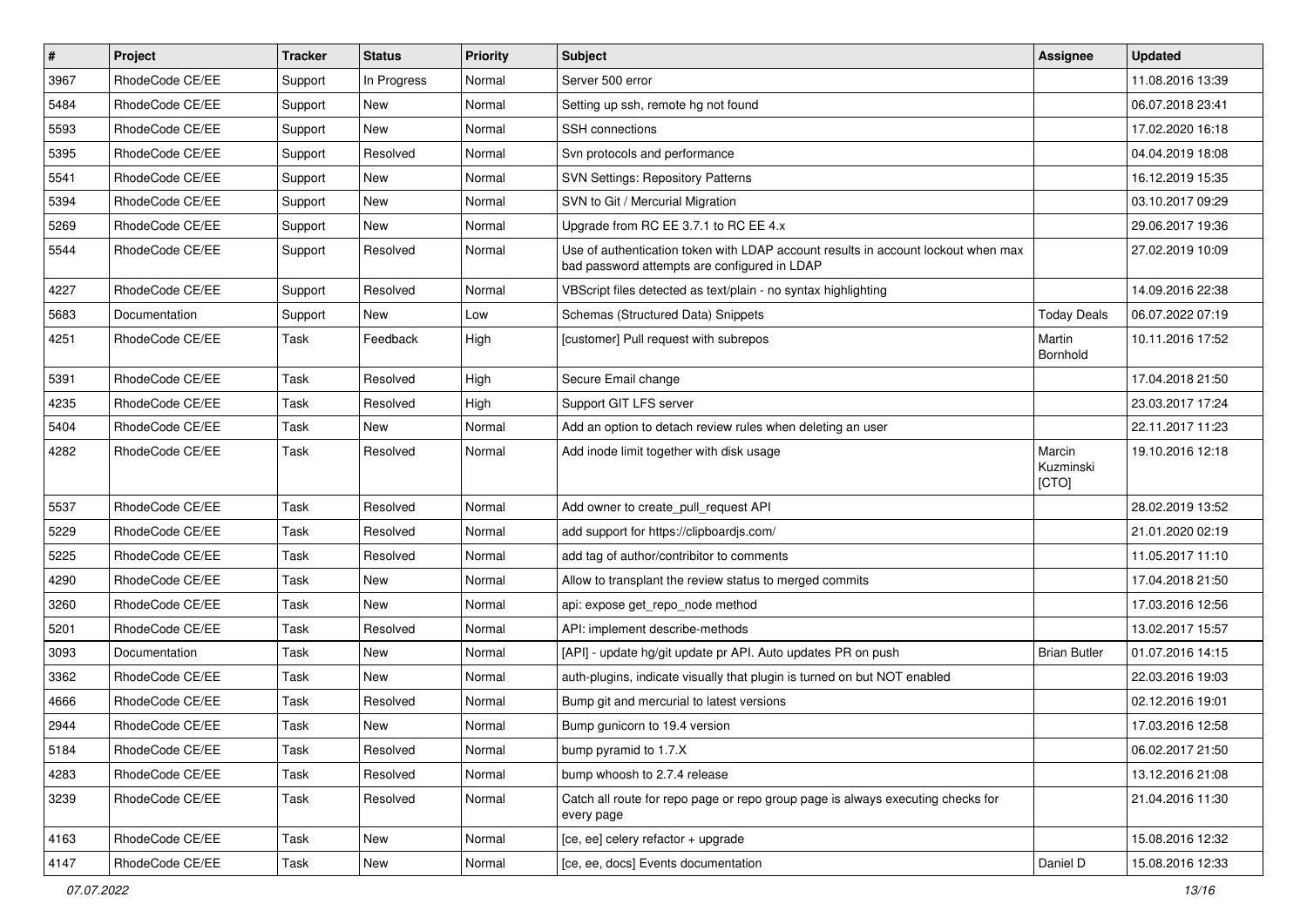| $\vert$ # | Project         | <b>Tracker</b> | <b>Status</b> | <b>Priority</b> | Subject                                                                                               | Assignee                     | <b>Updated</b>   |
|-----------|-----------------|----------------|---------------|-----------------|-------------------------------------------------------------------------------------------------------|------------------------------|------------------|
| 4197      | RhodeCode CE/EE | Task           | <b>New</b>    | Normal          | [ce, ee] get list of users with their permissions to a repository                                     | Daniel D                     | 22.09.2017 10:30 |
| 4179      | RhodeCode CE/EE | Task           | <b>New</b>    | Normal          | [ce, ee] refine perms summary list                                                                    | Daniel D                     | 14.09.2016 12:09 |
| 4288      | RhodeCode CE/EE | Task           | Resolved      | Normal          | [ce, ee] unify controllers that use diffs                                                             | Daniel D                     | 02.08.2017 11:41 |
| 4246      | RhodeCode CE/EE | Task           | New           | Normal          | [ce, ee, vcs, git] add tests for annotated git tags                                                   | Daniel D                     | 13.02.2018 18:03 |
| 3454      | RhodeCode CE/EE | Task           | Feedback      | Normal          | [ce/ee] visually differentiate the two editions                                                       | Marcin<br>Kuzminski<br>[CTO] | 10.08.2016 03:30 |
| 4120      | RhodeCode CE/EE | Task           | <b>New</b>    | Normal          | [ce] replace get_repo_nodes api                                                                       | Daniel D                     | 17.04.2018 21:49 |
| 4140      | RhodeCode CE/EE | Task           | Resolved      | Normal          | Check middleware chain status, and Verify that special middleware is catching<br>exceptions correctly |                              | 23.08.2016 12:13 |
| 5270      | RhodeCode CE/EE | Task           | <b>New</b>    | Normal          | Comments updates                                                                                      | Bartłomiej<br>Wołyńczyk      | 17.04.2018 21:51 |
| 4245      | RhodeCode CE/EE | Task           | Resolved      | Normal          | Convert control command to use http mode by default                                                   | Marcin<br>Kuzminski<br>[CTO] | 14.10.2016 16:13 |
| 3333      | RhodeCode Tools | Task           | <b>New</b>    | Normal          | Create rhodecode-tools backup command for backup of RhodeCode Enterprise                              |                              | 17.03.2016 12:43 |
| 4238      | RhodeCode CE/EE | Task           | Resolved      | Normal          | default reviewers updates                                                                             | Daniel D                     | 06.10.2016 14:26 |
| 2744      | RhodeCode CE/EE | Task           | Resolved      | Normal          | Deprecating Internet Explorer                                                                         |                              | 06.07.2016 12:04 |
| 4311      | RhodeCode CE/EE | Task           | Resolved      | Normal          | Diffs feedback                                                                                        | Daniel D                     | 26.11.2016 14:10 |
| 3556      | RhodeCode CE/EE | Task           | Resolved      | Normal          | Disable and rename initial_repo_scan flag                                                             | Marcin<br>Kuzminski<br>[CTO] | 22.04.2016 14:33 |
| 4669      | RhodeCode CE/EE | Task           | New           | Normal          | disable pytest sugar on nix-build                                                                     |                              | 01.12.2016 12:52 |
| 4237      | RhodeCode CE/EE | Task           | Resolved      | Normal          | Enable HTTP support                                                                                   | Martin<br>Bornhold           | 12.10.2016 11:51 |
| 5265      | RhodeCode CE/EE | Task           | Resolved      | Normal          | Enable phases support                                                                                 |                              | 11.05.2017 11:10 |
| 682       | Documentation   | Task           | <b>New</b>    | Normal          | Error Msg guide                                                                                       | <b>Brian Butler</b>          | 01.07.2016 14:15 |
| 3377      | RhodeCode CE/EE | Task           | <b>New</b>    | Normal          | extra fields types extensions                                                                         |                              | 24.03.2016 15:23 |
| 4045      | RhodeCode CE/EE | Task           | <b>New</b>    | Normal          | File permissions                                                                                      |                              | 17.04.2018 21:49 |
| 4281      | RhodeCode CE/EE | Task           | Resolved      | Normal          | Fix docs on To `increase database performance`                                                        | Marcin<br>Kuzminski<br>[CTO] | 18.10.2016 16:39 |
| 4203      | RhodeCode CE/EE | Task           | Resolved      | Normal          | Get rid of svn.proxy.parent_path_root, and replace it with reading storage location<br>from Database  | Martin<br>Bornhold           | 22.09.2016 14:31 |
| 5386      | RhodeCode CE/EE | Task           | Resolved      | Normal          | Increase security for Email Change                                                                    | Marcin<br>Kuzminski<br>[CTO] | 17.02.2018 17:29 |
| 4181      | RhodeCode CE/EE | Task           | Resolved      | Normal          | Integrations: allow root repos only integrations                                                      | Daniel D                     | 31.08.2016 17:44 |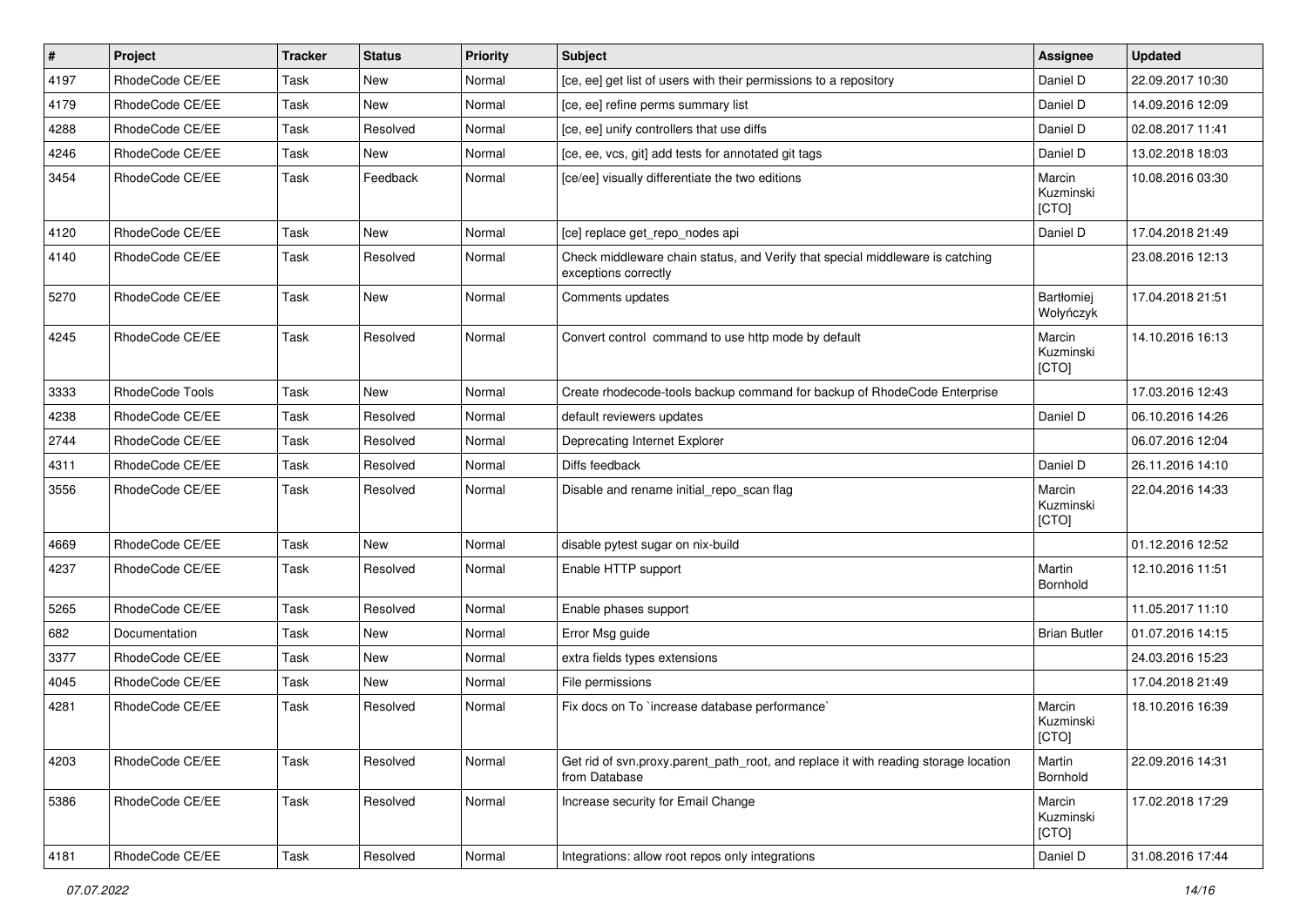| #    | Project              | <b>Tracker</b> | <b>Status</b> | Priority | <b>Subject</b>                                                                                     | <b>Assignee</b>              | <b>Updated</b>   |
|------|----------------------|----------------|---------------|----------|----------------------------------------------------------------------------------------------------|------------------------------|------------------|
| 4180 | RhodeCode CE/EE      | Task           | Resolved      | Normal   | integrations: possible limit the updates sent                                                      | Daniel D                     | 22.08.2016 12:22 |
| 5200 | RhodeCode CE/EE      | Task           | <b>New</b>    | Normal   | investigate search improvements                                                                    |                              | 16.12.2019 16:04 |
| 4305 | RhodeCode CE/EE      | Task           | Resolved      | Normal   | Meta-tagging could be excluded from limit                                                          |                              | 09.11.2016 19:27 |
| 5221 | RhodeCode CE/EE      | Task           | Resolved      | Normal   | Missing comment type in emails                                                                     |                              | 19.02.2017 21:46 |
| 3261 | RhodeCode CE/EE      | Task           | New           | Normal   | mousetrap.js bump to latest 1.5.X version                                                          |                              | 17.03.2016 12:52 |
| 4194 | RhodeCode CE/EE      | Task           | Resolved      | Normal   | move svn http backend out of labs into a real VCS settings                                         | Lisa Quatmann                | 14.09.2016 23:16 |
| 3484 | RhodeCode CE/EE      | Task           | New           | Normal   | oauth: reduce required permissions for 3rd party                                                   |                              | 13.04.2016 12:33 |
| 5203 | RhodeCode CE/EE      | Task           | Resolved      | Normal   | optimise large repos speed                                                                         |                              | 08.09.2017 16:10 |
| 4153 | RhodeCode CE/EE      | Task           | Resolved      | Normal   | Optimize readme fetching by changing the system of readme detection                                | Johannes<br>Bornhold         | 09.09.2016 10:17 |
| 4151 | RhodeCode CE/EE      | Task           | Resolved      | Normal   | [packaging] Subversion to current 1.9.X                                                            |                              | 09.09.2016 10:18 |
| 5150 | RhodeCode CE/EE      | Task           | Resolved      | Normal   | Password reset promts in my account should be hidden in accounts that are not of<br>type rhodecode | Marcin<br>Kuzminski<br>[CTO] | 02.01.2017 16:34 |
| 4202 | RhodeCode CE/EE      | Task           | Resolved      | Normal   | Polish the 503.html page                                                                           | Daniel D                     | 30.08.2016 23:54 |
| 4234 | RhodeCode CE/EE      | Task           | New           | Normal   | prepare and test RhodeCode VM image for AWS                                                        | <b>Marcin Lulek</b>          | 11.07.2017 13:32 |
| 5326 | RhodeCode CE/EE      | Task           | Resolved      | Normal   | Public usergroup profile                                                                           | Bartłomiej<br>Wołyńczyk      | 22.02.2018 15:44 |
| 3092 | Documentation        | Task           | New           | Normal   | [RCE, ini] - doc available settings + check tender with Gemalto hacks                              | <b>Brian Butler</b>          | 01.07.2016 14:15 |
| 4169 | RhodeCode CE/EE      | Task           | Resolved      | Normal   | re-architecture celery support                                                                     |                              | 17.11.2017 19:21 |
| 4297 | RhodeCode CE/EE      | Task           | Resolved      | Normal   | redo the my-pull-requests page to use the datagrid                                                 | Marcin<br>Kuzminski<br>[CTO] | 01.11.2016 09:31 |
| 5235 | RhodeCode CE/EE      | Task           | Resolved      | Normal   | relative image support                                                                             |                              | 10.03.2017 23:37 |
| 4108 | RhodeCode CE/EE      | Task           | Resolved      | Normal   | Release 4.2.2                                                                                      |                              | 14.10.2016 13:08 |
| 4670 | RhodeCode CE/EE      | Task           | Resolved      | Normal   | Release 4.5.1                                                                                      | Marcin<br>Kuzminski<br>[CTO] | 06.12.2016 21:13 |
| 4678 | RhodeCode CE/EE      | Task           | Resolved      | Normal   | Release 4.5.2                                                                                      |                              | 19.12.2016 17:32 |
| 4052 | RhodeCode Appenlight | Task           | New           | Normal   | release fixes                                                                                      | <b>Marcin Lulek</b>          | 29.06.2016 12:14 |
| 5198 | RhodeCode CE/EE      | Task           | Resolved      | Normal   | remove pyro4 from enterprise                                                                       |                              | 07.02.2017 19:28 |
| 3376 | RhodeCode CE/EE      | Task           | New           | Normal   | Repo action plugins                                                                                |                              | 24.03.2016 15:21 |
| 3504 | RhodeCode CE/EE      | Task           | In Progress   | Normal   | [routing] Move static assets under a common prefix                                                 |                              | 19.07.2016 12:27 |
| 5202 | RhodeCode CE/EE      | Task           | Resolved      | Normal   | run git gc and git repack on GIT repos when we have a scheduler via celery in<br>pyramid           |                              | 04.12.2017 20:49 |
| 5343 | RhodeCode CE/EE      | Task           | Resolved      | Normal   | SSH key management and SSH support                                                                 |                              | 18.08.2017 23:50 |